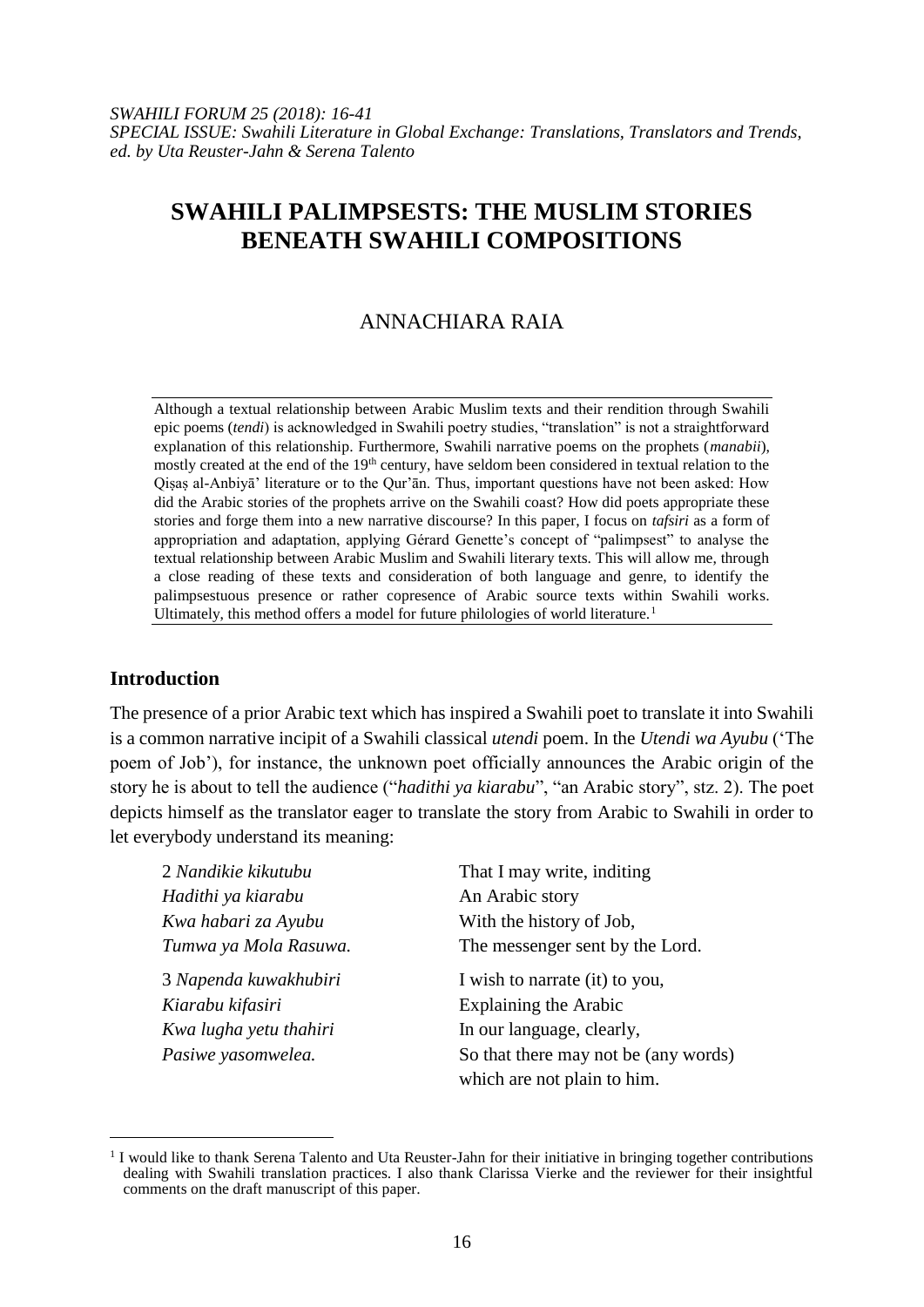| 4 Kufasiri nimeweza    | I am able to explain                    |
|------------------------|-----------------------------------------|
| Lugha yetu kiweleza    | Making it clear (in) our language,      |
| Na nyinyi mkisikiza    | And you, when you listen,               |
| Yote wayafahamia.      | You will understand it all.             |
| 5 [Kinuthumu kikutubu] | Composing and writing                   |
| Yalo katika kitabu     | Those (words) which are in the book,    |
| [Kabadili] kiarabu     | I translated (them from) Arabic         |
| Kisawahili kawimbi     | And sang (them) to you in Swahili.      |
|                        | (Transl. by Alice Werner 1921: 89, 101) |

However, the term *tafsiri* should not be seen as referring to a straightforward process of translation from a source text to a target text. The *Utendi wa Ayubu* indeed does not house in its stanzas an interlinear translation from Arabic to Swahili, nor can it be considered a literal translation of an Arabic prose text, since in fact it is a Swahili *utendi* form. As suggested by Serena Talento, the verbs *kufasiri/kutafsiri* ('to translate') can refer to "a variegated series of re-writing processes" (Talento 2013: 86). The verb stems indeed from the Arabic root *fsr.* meaning 'to interpret', hence the Arabic *tafsīr* meaning 'interpretation, exegesis', mainly refers to the Qur'ān. Also in Swahili the idea of "to translate", often perceived simplistically, incorporates the actions of 'to explain, interpret, comment on'.

In the following, I shall examine a selection of three Swahili classical *tendi* on prophets (Ayubu/Job, Isa/Jesus and Yusuf/Joseph) which echo their prior Arabic prose texts, the *Qiṣaṣ al-Anbiyā'*. These texts, relating to stories about the prophets who lived prior to Muhammad, were classic literature in the lands of Islam long before they were adapted on the East African coast. As a comparative analysis of the texts in Swahili and Arabic shows in the following, the process of *tafsiri* involved for the *Utendi wa Ayubu*, *Kisa cha Sayyidna Isa* ('The story of our Lord Jesus') and the *Utendi wa Yusuf* ('The poem of Yusuf') in relation to the Qur'ān as well as to the *Qiṣaṣ al-Anbiyā'* shows a literary relationship which is created through appropriating the Arabic source text and reformulating it into a new Swahili poetic genre and register. In contrast to the term appropriation, which connotes "some form of taking" and "making one's own" (Krings 2015:17), the term adaptation as used here should not be conceived merely as a re-casting process involving two different media, such as novel into film. It should rather be seen as the imprinting from one text onto another one; in our case, as imprinting from a prose text genre (the Arabic *Qiṣaṣ* ) onto a poetic one (the Swahili *utendi*).<sup>2</sup>

 $2^2$  As attested by Linda Hutcheon, "To interpret an adaptation as an adaptation is, in a sense, to treat it as what Roland Barthes called, not a "work," but a "text," a plural "stereophony of echoes, citations, references" (1977: 160). Although adaptations are also aesthetic objects in their own right, it is only as inherently double or multilaminated works that they can be theorized *as adaptations*" (Hutcheon 2006: 6, original emphasis).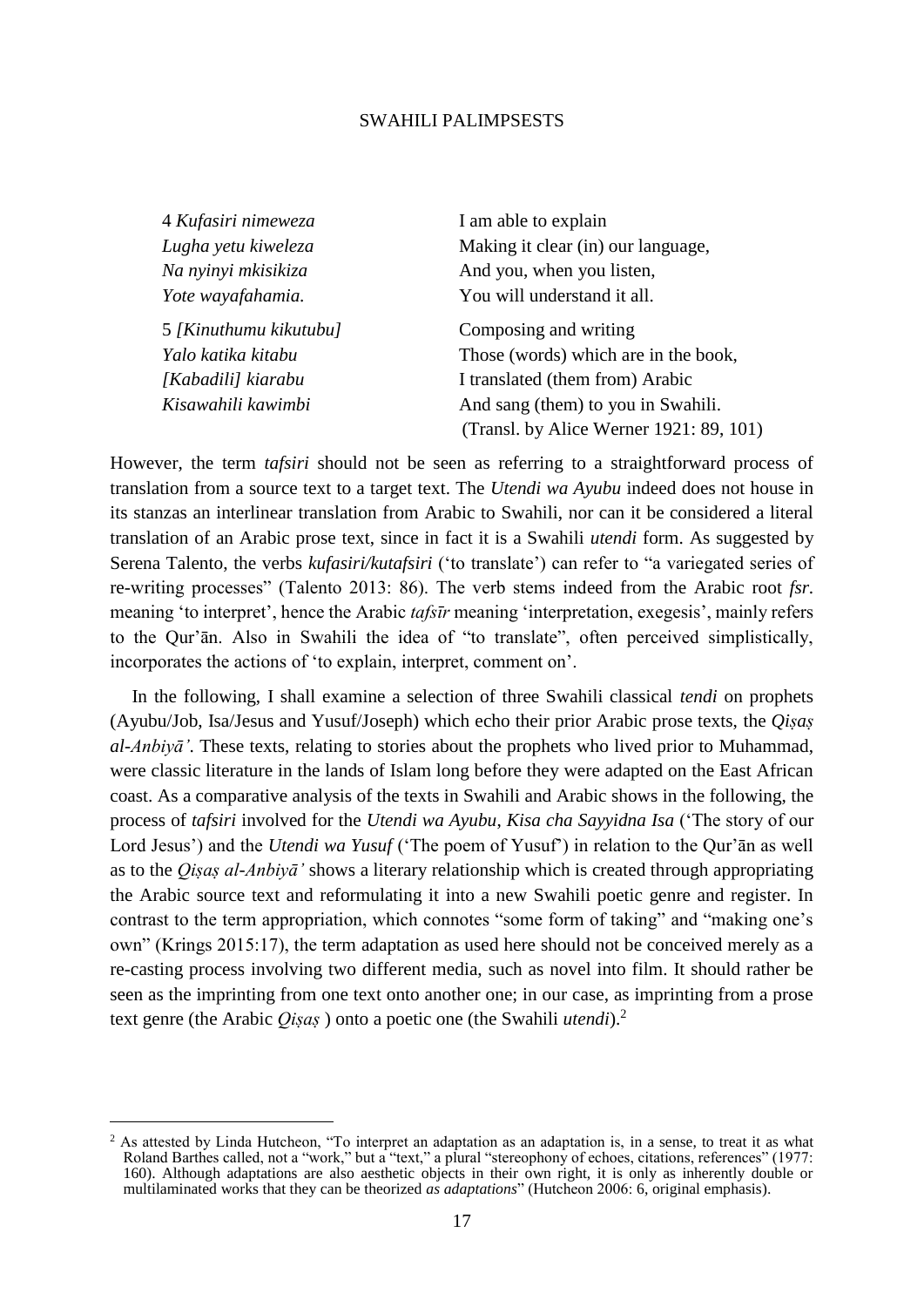This hermeneutic journey results in Swahili palimpsests: the palimpsestuous presence or copresence – through quotations – of the Arabic text(s) within the Swahili compositions. The term palimpsest comes from the Greek verb *psan* 'to scrape' and the adjective *palim* 'newly', which originally referred to a scraping process and product. A text written on a papyrus or parchment was scraped to allow a new text to be written on the same papyrus. The newer text was thus grafted upon the earlier one, which was still legible. Furthermore, *Palimpsest* or *La littérature au second degré* is the pioneer work of Gérard Genette (1982), which has established the basis for talking about the textual transcendence of a text; that is, everything that sets a text in a secret or overt relationship with another text. I shall consider in the following that the new Swahili text was grafted *upon* the earlier Arabic one, this latter text being in turn still readable *within* the Swahili rendition. Borrowing the term "haunted" from the Scottish poet and scholar Michael Alexander, Linda Hutcheon, in *A Theory of Adaptation* (2006), talks about previous works haunting their adapted texts: "If we know that prior text, we always feel its presence shadowing the one we are experiencing directly" (Hutcheon 2006: 6). Indeed, the adapted texts might even highlight the existence of previous ones. How is this presence made tangible by the Swahili poets in their poetic renditions?

Before delving into a comparative reading of the texts, I will give a short overview of the literary history of the Arabic-Muslim text tradition on the Swahili coast. Then I will discuss how the literary relationships between Arabic and Swahili texts are defined and will make a first attempt to establish a new text cycle for the *Qiṣaṣ al-Anbiyā'* and the *tendi* on *manabii*.

### **The Arabic-Muslim text tradition on the Swahili coast**

Considering the westward routes from Sudan to the Bilād al-Sūdān up to Senegal and the Swahili corridor, which extends from Barawa on the southern Somali coast up to Sofala in Mozambique and dots 3,000 kilometres of East African coastline (Horton 1987:89), the Arabian Peninsula and Africa are not so far from each other. Although the geographical proximity is more than evident, our research on African-language texts often does not go beyond the physical boundaries of the continent. From that point of view, Eastern Africa, as part of Africa and the coast, figures as a remote and marginal part of Kenya. It is rarely considered part of wider translocal textual networks, and texts distributed in other, non-Western networks are seldom taken into consideration. Only recently have scholars like Anne Bang (2014) and Ronit Ricci (2011) made a plea for considering the network of Arabic texts across the Indian Ocean. Paradoxically, these texts, which often provided the only reliable source texts, had been ignored as a topic of study within Indian Ocean studies, which have increasingly gained prominence over the last two decades. As Ricci puts it, "Texts of many kinds – the Qur'ān above all […] were the bearers of new religions and ways of life, both in Arabic or in vernacular translation" (Ricci 2011: 1). How, then, did Arabic-Muslim texts reach the East African coast?

Thomas Geider's attempt to trace copies of *One Thousand and One Nights* in early Swahili classical folktales led him to the conclusion that the *Nights* reached the East African coast not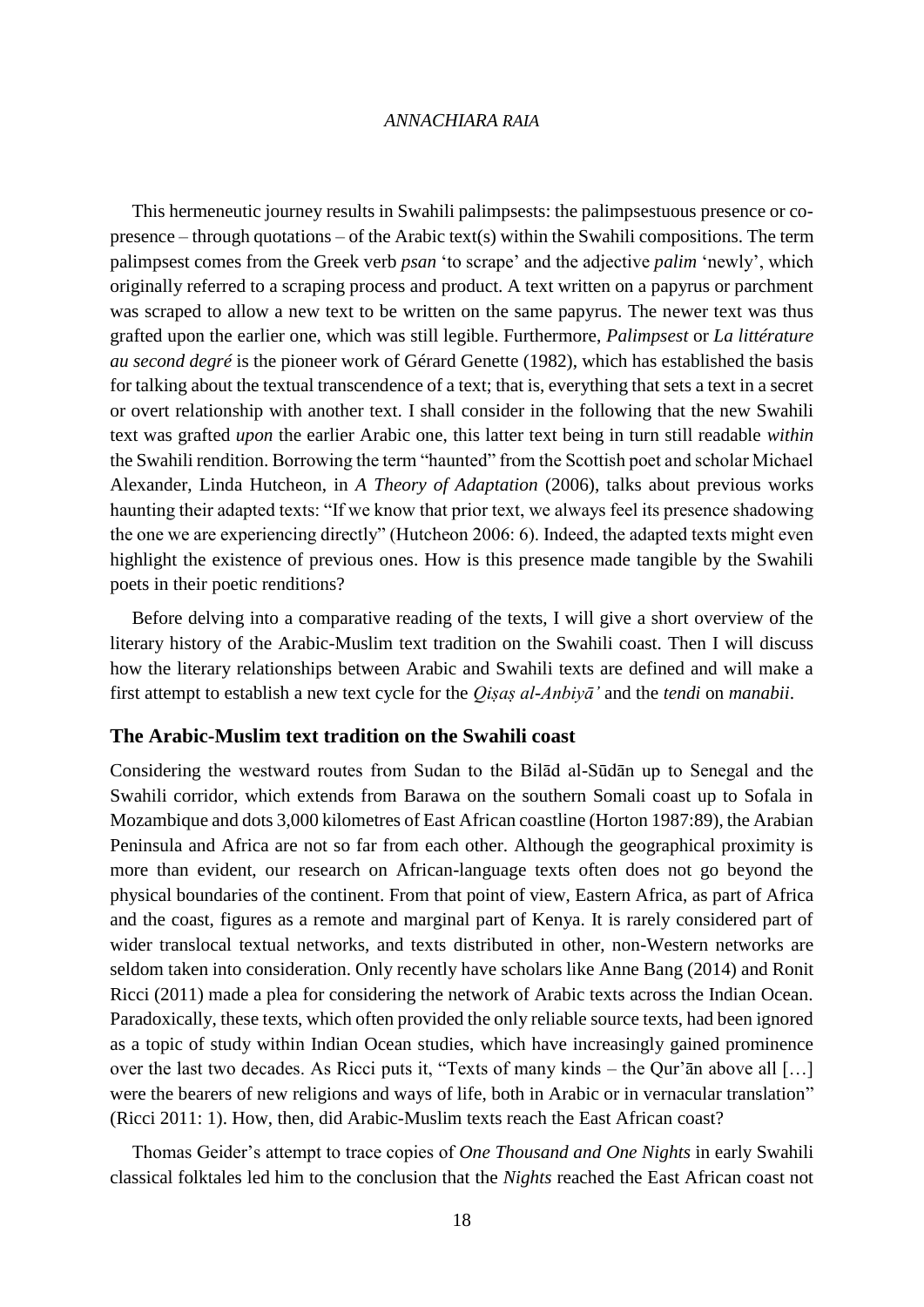only orally but also by way of Arabic books, which were widely diffused at the end of the  $19<sup>th</sup>$ century; this evinces a printing culture that did not depend on the West or the colonial powers as its centres (Geider 2004: 248). Both Carl Becker's register of books that were confiscated from Swahili scholars' private collections in German East Africa in 1905 and Bang's survey of Arabic book collections in Zanzibar and Lamu confirm that "East African scholars were aware of and in possession of the Islamic books that were being printed in Egypt" (Bang 2014: 131). As suggested by Clarissa Vierke, the composition of many Swahili *tendi* at the turn of the 20<sup>th</sup> century may have been inspired by pamphlets and books coming from the Near East or the Arabian Peninsula at that time (Vierke 2010: 457, 475). The circulation of books reflects a multilingual and cosmopolitan atmosphere in a wider sense. One can imagine the so-called "Babylonian mess" at the palace of Zanzibar, described in the autobiography of Princess Salme, the daughter of Sultan Sayyid Said: "[T]he Sultan insisted that everybody talk Arabic, while, as soon as he turned his back, a 'Babylonian mess' broke out with people speaking Persian, Turkish, Circassian, Swahili, Nubian and 'Abyssinian'" (Ruete 1989: 35 quoted in Geider 2004: 264). This colourful anecdote also confirms Geider's assumption that little is known so far about the transmission of stories across languages. Arabic texts were not necessarily read in the Arabic language, but adapted to local language and enjoyed only by a few Swahili literati, who, as attested by Ibrahim Noor Shariff, "extracted the parts which took their fancy and made modifications in their translations and renderings to suit local needs" (1991: 38). Competence in both Arabic and Swahili was the privilege of a few elite families, and writing in Arabic script, even after the introduction of Roman script, was a mark of patrician distinction (Vierke 2014: 322). The more rigid court system arrived with the Zanzibari Sultan Bargash b. Said (Pouwels 1992: 279), under whom literature, particularly the Ibadi literature of the Hejaz and Hadramawt regions, was especially promoted: Zanzibar, Mombasa and Lamu turned into cultural magnets for highly educated scholars with a strong background in Islamic sciences. The race to record knowledge was strongly encouraged by the thriving Sufi brotherhoods, for whom Arabic script became "the accepted means of recording information" (Pouwels 1992: 277). Arabic script, as well as the Arabic and Swahili languages, were not only promoted as tools for reading and commenting on the Qur'an. In fact, as pointed out by Bang, by the  $19<sup>th</sup>$  century, a text-based form of authority, or a "textualisation of charisma", was promoted by Sufi orders (Bang 2014: 109, 44).

### **The Arabic stories of the prophets**

l

The literature on "The Lives of the Prophets"<sup>3</sup> (*Qiṣaṣ al-Anbiyā'*) is an extant genre that came into vogue among several authors and in a *lingua franca* of the post-classical period, which was

<sup>3</sup> The use of this title follows the English translation of the *Qiṣaṣ* by William M. Brinner (2002). In the introduction to his work, the author claims to choose the term "lives," rather than "stories" or "legends", "to indicate particularly that to manew yotk Muslims these are not mere tales or legends but actual historical accounts relating what is known about the stories of the prophets" (2002: xi). An explicit defense of the prophets' stories' being history and not legend was expressed by Ali Musa Raza: "Any historical fact related by Oriental people is a myth in the terminology of the 'broad-minded' Europeans" (1965: 227, quoted in Knappert 1975: 110).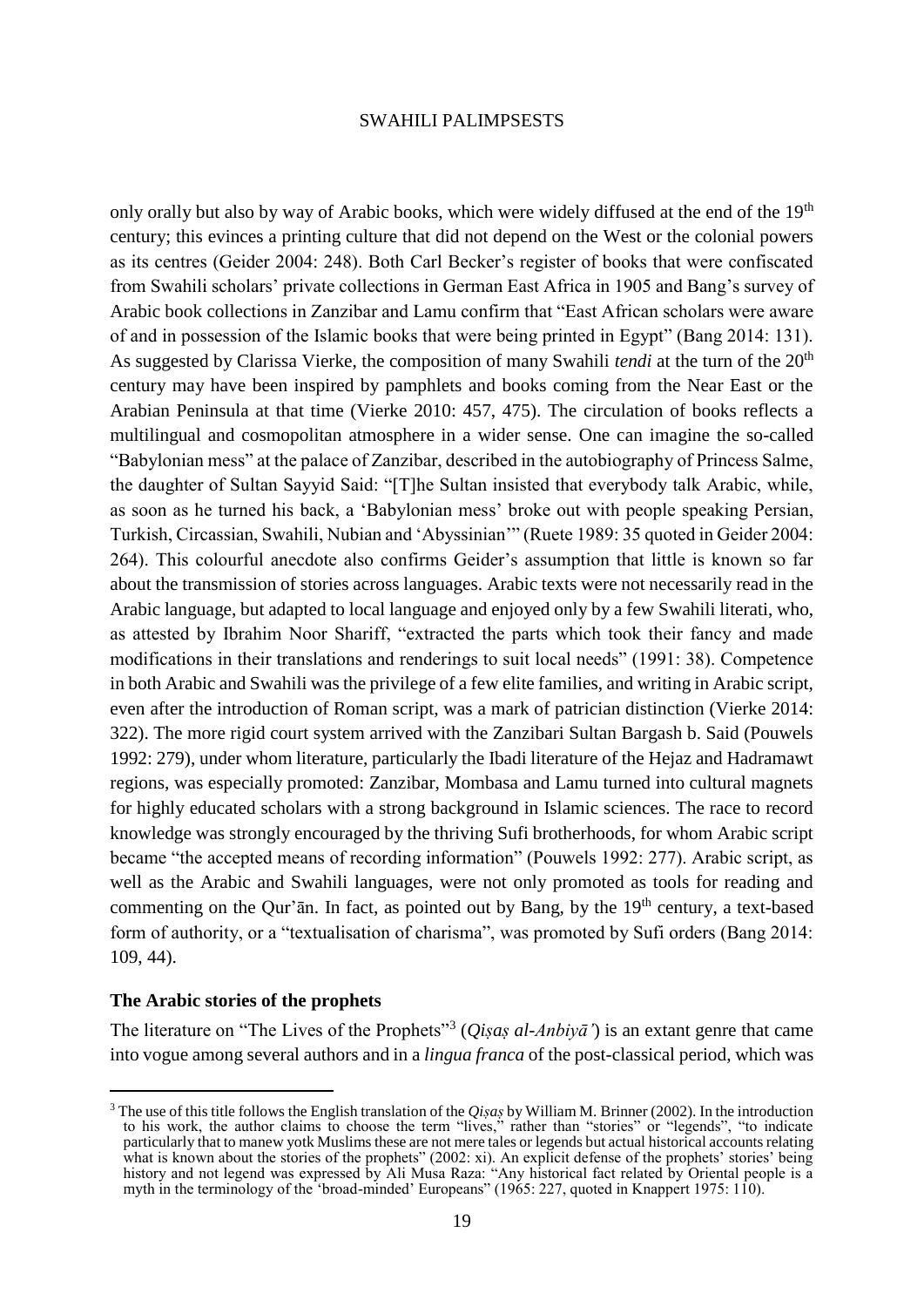the idiom of *maghāzī* and eschatological literature as well (Tottoli 1999: 165ff.; Brinner 2002: viii ff.; see also Nagel 1967 and Klar 2006).

Although the earliest attestations of the *Qiṣaṣ* have not been preserved, the first work devoted exclusively to the stories about prophets has been ascribed to Wahb ibn Munabbih, a Yemenite of Hebrew origin (Tottoli 1999: 165ff.). The *Qiṣaṣ* as a literary genre have played an important role in the commentarial literature and, as noted by Peter Awn, they have not been seen as an isolated genre of religious literature drawn wholly from Jewish and Christian sources (Awn 1983: 6-9). Some of their versions became widespread in many Islamic countries because Muslim itinerant preachers and storytellers, the *qussās* (sg. *qāss*, from the Arabic root *qasasa* 'to tell, to narrate'), appropriated these stories for moralistic as well as entertainment purposes:

Who [the *qussās*] aroused the piety of the masses and taught morality to them, but who all too often fell in disrepute when unscrupulous *qussās* misused those tales, even creating vulgar or erotic tales which were condemned by the religious leader (Brinner 2002: xii ff.; see also Tottoli 1999: 100ff.).<sup>4</sup>

Hence, Awn states that "cross-fertilisation occurred, with nuances and embellishments traded back and forth among the various religious communities" (Awn 1983: 9; quoted in Klar 2006: 341). The different versions by various authors were the result of the diverse ways through which Islamic storytellers and historiographers tried to explore the stories they inherited, "attempting to present these stories to their readers in a convincing and communicative way" (Klar 2009: 344).<sup>5</sup> The *Qiṣaṣ* authors (Wahb ibn Munabbih, Ishaq ibn Bishr, 'Umara ibn Wathima, al-Tha'labī, al-Kisā'ī, al-Ṭarafī), generally speaking, fashioned their work as a chronological description of historical events from the time of creation (Adam and Eve, Cain and Abel) to the year of Muhammad's birth (known as the Year of the Elephant, approximately 570), providing accounts or detailed biographies of people commonly known as Islamic prophets, namely: Idrīs, Harut and Marut, Nūḥ, Hūd, Ṣāliḥ, ʾIbrāhīm, Lūṭ, Yūsuf, Mūsā son of Manasseh, Ayub, People of al-Rass, Dhu l-Kifl, Shu'ayb, Korah, al-Khiḍr, Musa, Balaam, Elijah, ʾIlyās, Dhu l-Kifl, Eli and Samuel, the historical figures of Saul, Dāūd and Solomon, Issaiah, Jeremiah, Daniel, Ezra, Luqmān, al-Bulqiyan, Dhu al-Qarnayn, Zacariah, Yaḥyā, Maryam, 'Isa and Yūnus.<sup>6</sup> The Qur'an is the main reference for the tale of each figure, and cross-references to its verses pervade the narrative of the whole *Qiṣaṣ*, but long chains of authority (*isnads*) are repeatedly mentioned over the course of the tales.<sup>7</sup>

<sup>&</sup>lt;sup>4</sup> Among the first converted Jewish storytellers, the figure of Ka<sup>\*</sup>b al-Ahbār has played a prominent role. For a detailed criticism on the issue of the *isrā'īliyāt*, see Tottoli 1999: 97–105, Brinner 2002: xxvi–xxviii.

<sup>&</sup>lt;sup>5</sup> A common approach shared by most of the Muslim writers was the adaptation of material based on Judeo-Christian tradition, Midrashic literature, Arabic and non-Arabic sources (Brinner 2002: xx; Awn 1983: 6-9).

<sup>6</sup> The number of prophets and the material linked to them changes from one work to the next. The figures mentioned above are those listed and presented in Brinner (2002). I have adopted the Arabic versions of their names.

<sup>7</sup> Klar refers to the following major sources attested in the *Tales*: the Ibn 'Abbās-based commentaries of Sa'īd b. Jubāyr (d. 714), Mujāhid (d. 718/722), al-Ḍaḥḥāk (d. 723/724), 'Ikrima (d. 723/724), al-Suddī (d. 745), al-Kalbī (d. 763) and Muqātil b. Sulaymān (d. 767); Ibn 'Abbās himself (d. ca. 687) and other companions of Muhammad, such as Abū Hurayra (d. 678), Ibn Masūdī (d. 652/653) and 'Abd Allaāh b. 'Umar (d. 693) (Klar 2006: 340).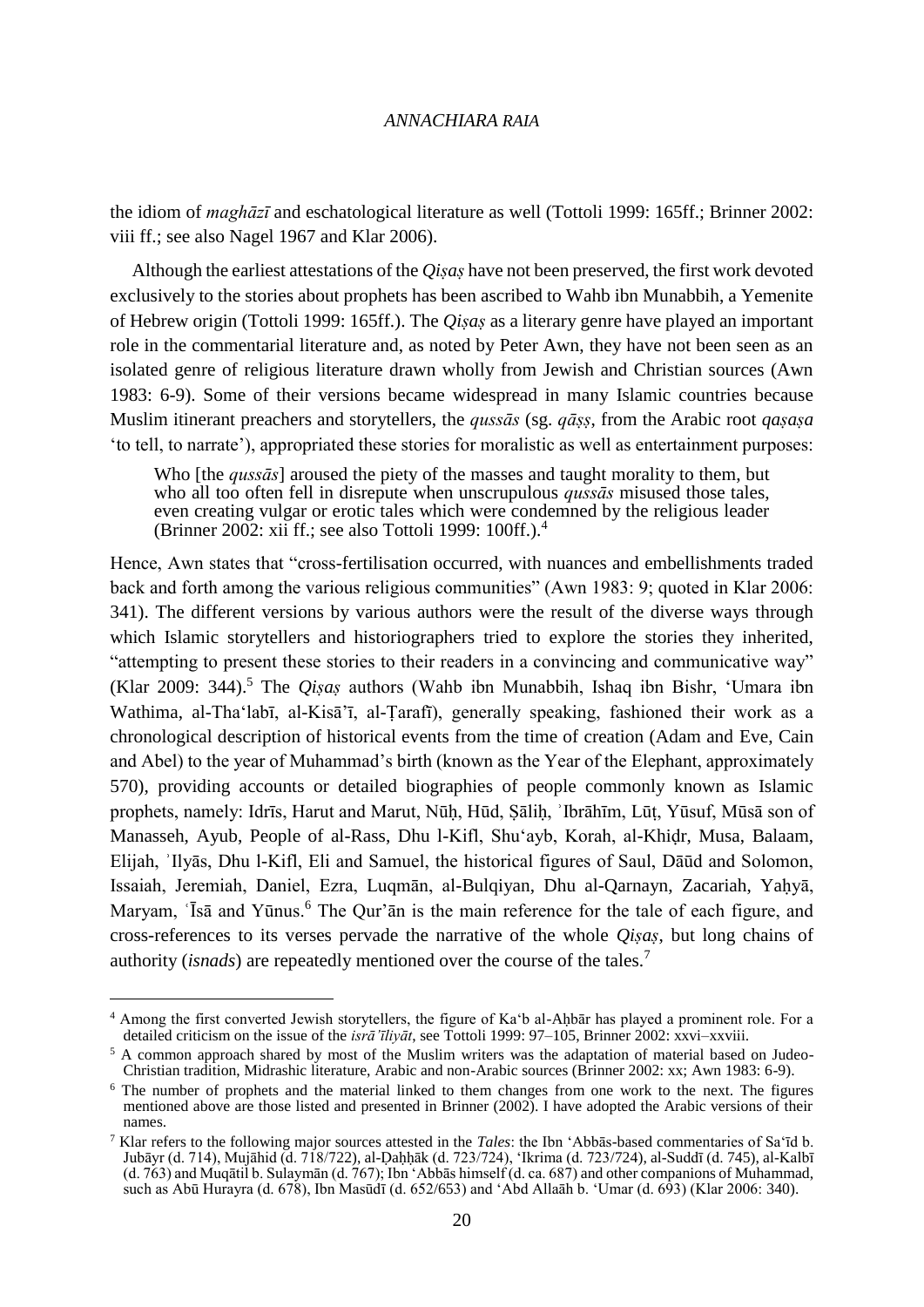The longest and most imitated work of this genre (except for al-Ṭabarī's universal history in 40 volumes) was written by the Persian-speaking religious scholar Abū Ishhāq Ahmad b. Muḥammad b. Ibrāhīm al-Tha'labī (d. 1035), a Shafiite born in Nishapur, Iran, and the most knowledgeable Qur'ān expert of his age. His *Qiṣaṣ* composition came after his commentary on the Qur'ān, which earned him fame and authority. He quotes it frequently in the book as a narrative tool for admonishing and instructing his readers (Klar 2006: 339). However, the abundant presence of reverential chains of authority makes al-Tha'labī's *Qiṣaṣ* a narrative mosaic in which different viewpoints and facets coexist in prose form, rather than a "simple explanation of the Qur'ān in a narrative form", as Knappert (1975: 105) describes it. As Marianna Klar points out, the relation between al-Tha<sup>t</sup>labī's *Oisas* and other sources is less than simple: "These individual reports each present a facet of the topic under discussion, and it is through the accumulation of these various facets that al-Tha'labī constructs his narrative. The narrative therefore does not progress in a straightforward, linear fashion, but rather would appear to meander its way through its presentation of historical events" (Klar 2006: 343).<sup>8</sup>

Tha'labī's *'Arā'is al-Majālis fī Qiṣaṣ al-Anbiyā'* ('The brides of sessions about the tales of the Prophets') is the richest extant text of its genre and remarkably well-known and widespread (see Nagel 1967, Brinner 2002, Klar 2006). There exist at least 42 catalogued manuscript copies of the text, whose oldest copy is a late  $11<sup>th</sup>$  century manuscript kept in Paris;<sup>9</sup> moreover, there are countless modern editions of the text, such as the 1869 Būlāq edition by al-Maṭba'a al-Miṣriyya, listed by Princeton (Klar 2009: 2), and the work has been translated into Persian, Turkish, Tatar, Italian, English and German.

### **Arrival of 'The Tales of the Prophets' at the Swahili coast**

 $\overline{\phantom{a}}$ 

As he was registering and confiscating texts on religion, law, grammar and astrology in 1905, Becker noticed that the stories of the prophets played a significant role as edification literature (Becker 1932: 51; see also Geider 2004: 248 and Pouwels 1992: 279-80). These stories included the *Qiṣaṣ al-Anbiyā'* by Tha'labī, *Muḫtaṣar rauḍ ar-Rājāḥīn fī Manāḳib aṣ-Ṣāliḥīn* by Jāfi'ī and *Badā'i' aẓ-Ẓuhur* by Ibn Ijās (Becker 1968: 95). While Becker did not supply any origins for the *Arabian Nights*, he did verify that most of the books listed had been imported from Bombay or Cairo. The Arabic *Qiṣaṣ* he referred to come from the edition published in Cairo (1906), which could be the terminus post quem for dating the arrival of these Arabic *Qiṣaṣ* in East Africa.<sup>10</sup> In fact, Tha'labī's *Qiṣaṣ*, after having been published in Cairo for the first time

<sup>8</sup> It is worth pointing out the exact meaning of the term *'isnād* in this context; the term derives from the Arabic *sanad*, 'support', which refers to a system based on interdependent readings taking the form of a chain in which each witness depends to some degree on an earlier one. Edward Said, for instance, in his *Humanism and Democratic Criticism* (2006), argues that *ijtihād* as "an interpretative effort; individual thought" is precisely a commitment to the *'isnād* or hermeneutical community (Said 2006: 68).

<sup>9</sup> Klar informs us that the Bibliothèque Nationale de Paris and the British Library respectively store the incomplete but earliest manuscript (final pages missing, late  $11<sup>th</sup>$  century) and the complete but slightly later (1119) manuscripts of the work.

 $10$  Geider rightly points out, however, that "while Becker's brief remark is representative for the two decades of German colonial rule in East Africa, it certainly cannot be excluded that such Arabic booklets had already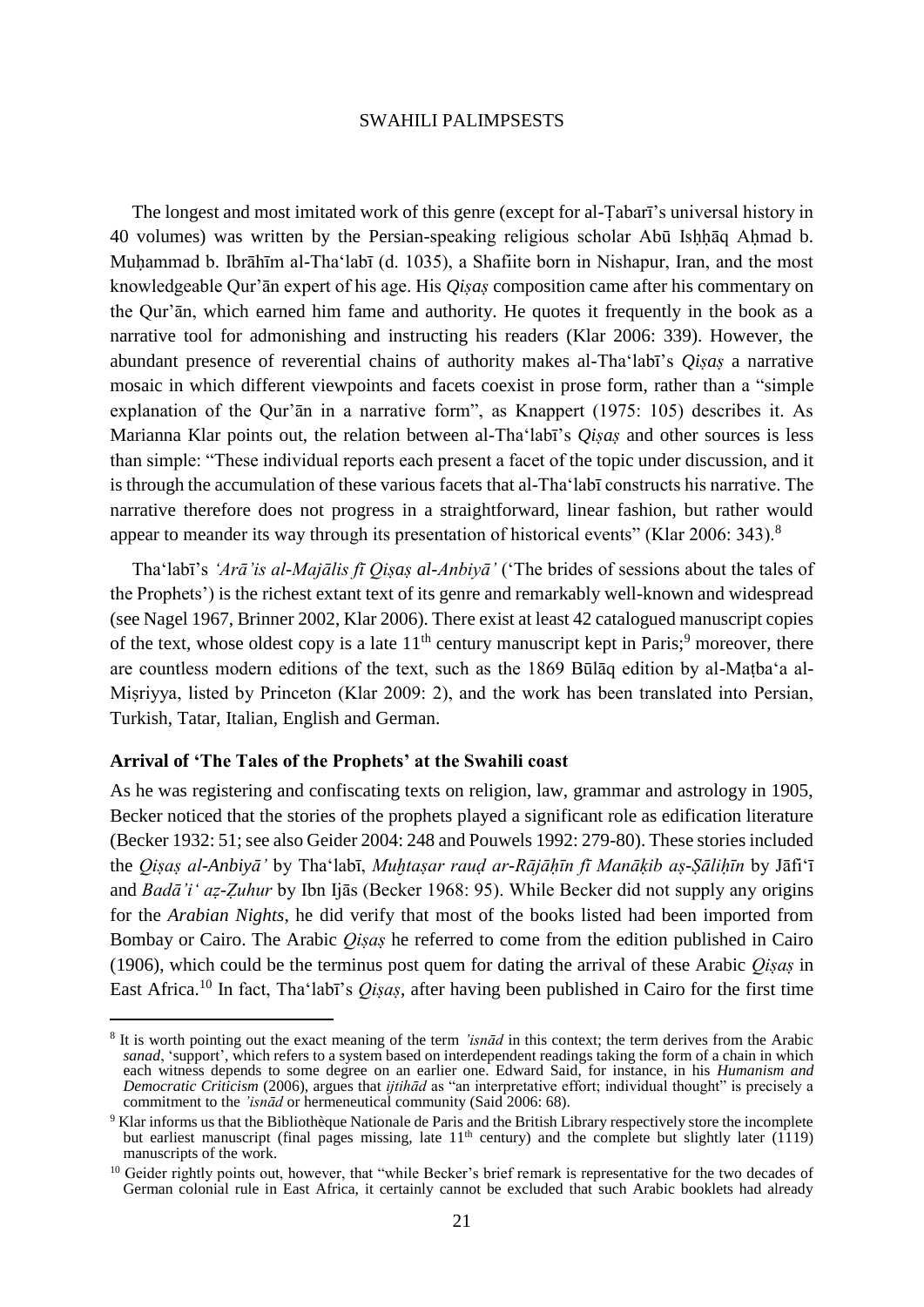in 1865 and then again by the Būlāq Press in 1869, mushroomed to ten times its original size in subsequent republications in Cairo between 1292 and 1875-1926 (Klar 2006: 339). To give a final example, in 1937 Dammann found on Zanzibar an Arabic booklet, printed in Bombay (1920/1921), that included the Arabic version of the *Kisa cha Kadhi na Haramii* ('The Story of the Judge and the Thief') (Dammann 1957: 433). Thus, as this overview indicates, Arabic source books such as the *Oisas* were in wide distribution even in printed form along the Swahili coast from the late 19th century onwards. The poets-adapter of *tendi* on prophets might have relied on a printed version of the *Qiṣaṣ* for their compositions in *utendi* form*.*

What enabled early scholars to identify a textual link between certain *tendi* and the *Qiṣaṣ* by Tha'labī? In his work on the poet, scribe and artist Muhamadi Kijuma from Lamu (1855-1945), Abou Egl makes reference to an Arabic *du'a'* ('prayer, invocation') quoted in the *Utendi wa Yusufu* that stems from the *Qiṣaṣ al-Anbiyā'* by Tha'labī (Egl 1983: 193). According to Egl, the *Qiṣaṣ al-Anbiyā'* was the same source used by Kijuma for the composition of the *Kisa cha Sayyidina Isa*. How did Kijuma obtain a version of Tha'labī's narrative? Egl's assumption is that "it is likely that Kijuma got a copy of this book in Lamu, or rather that he bought it from Zanzibar while he was at the Sultan's place" (Egl 1983: 185). However, although we do not know exactly whether Kijuma obtained or bought Tha'labī's Arabic narrative in Lamu or during his stay with Sayyid Hamoud, Sultan of Zanzibar, between 1901 and 1908, this shows without a doubt the role of Zanzibar and Lamu in the book's reception by the Near East and Arabian Peninsula.

Zanzibar had a particularly tight-knit network of *shāf'ī 'ulamā'*, and the arrival of *'alim* like Ibn Sumayṭ from 1870 to 1925 made Zanzibar an important centre of education in East Africa, one that eventually became more prominent than the previously important centres of Lamu and Mombasa (Bang 2003: 93). One might thus assume that if Tha'labī's book came into the possession of the *'ulamā'* and host at the palace of the sultan in Zanzibar, it was because of the author himself: Tha'labī' was a Shafite, and the *shāf'ī 'ulamā'* welcomed works impregnated with the notions of the Shafi school. That Kijuma might have referred to Arabic books in the composition of his *Utendi wa Yusufu* and *Kisa cha Sayyidina Isa* does not come as a surprise. For the composition of the *Utendi wa Barasisi* ('The Poem of Barasisi'), he himself named the two sources that he relied on for the Swahili adaptation: the *Al-Arbaini Hadithi* ('The Forty Hadīth') and *al-Mustatraf fī kull fann mustazraf* ('The Exquisite in Every Elegant Art'), written by Muhammad ibn Ahmad al-Ibšīhī (Egl 1983: 178).<sup>11</sup>

reached East Africa shortly after they were printed, i.e. before the era of European colonialism" (Geider 2004: 248).

<sup>11</sup> Kijuma composed this poem by combining two *tendi*, the *Utendi wa Mwana Hasina* and the *Utendi wa Barasisi* (Miehe & Vierke 2010: 49, 200-210; Egl 1983: 171), and it is also attested that Kijuma used to read this book, featuring stories of a different nature in Arabic verse, together with other scholars on Lamu (Egl 1983: 178).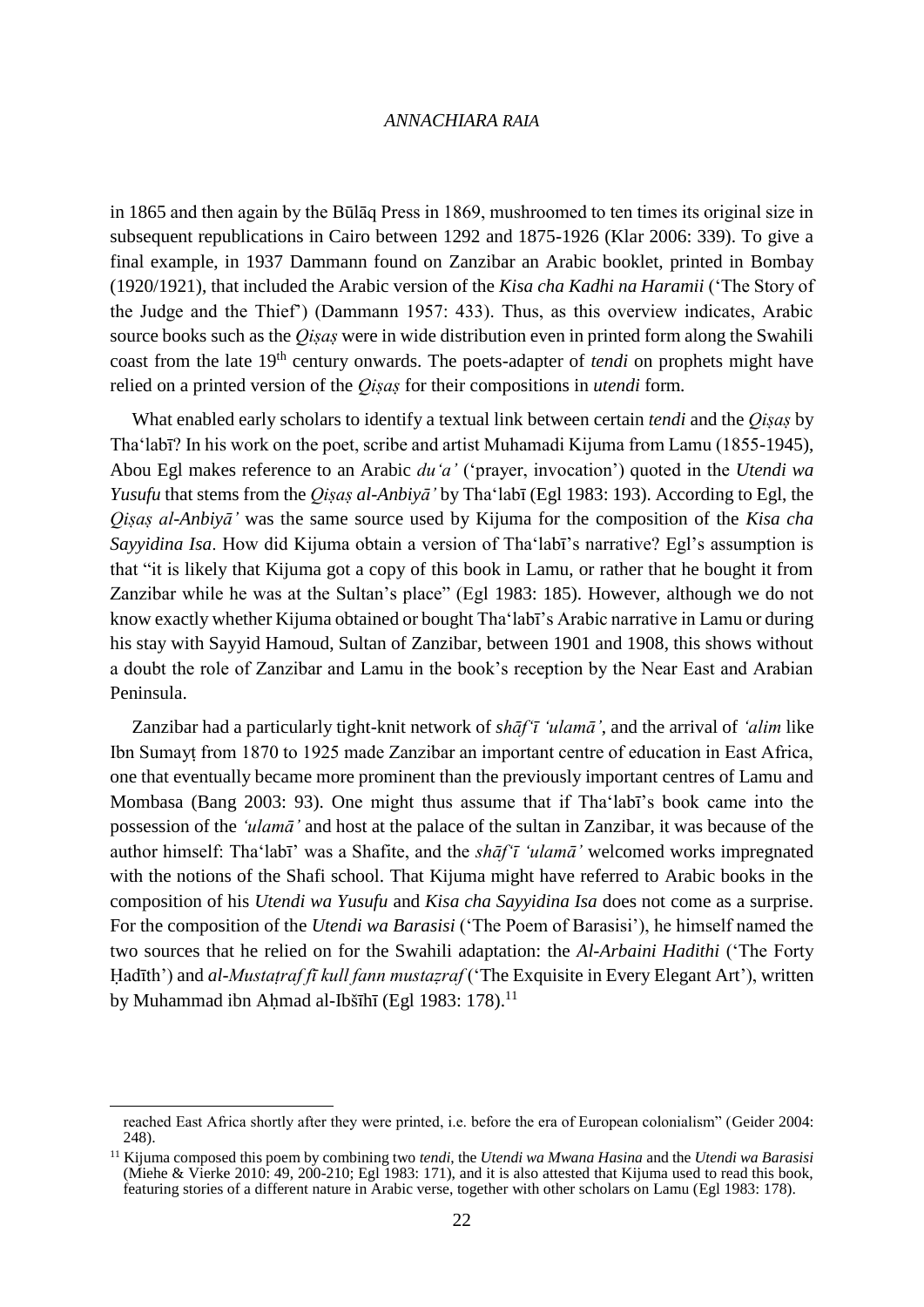### **How to "translate" textual relations**

 $\overline{\phantom{a}}$ 

As by the 19<sup>th</sup> century the concept of authority on the east African coast had become ever more text-based (Bang 2014: 141-144), what did it mean to render a text from Arabic into Swahili? And to what extent did Arabic textual presences resurface in or haunt the Swahili texts?

The subject of textual relations between *tendi* and Arabic Muslim texts is a well-established topic in research on Swahili poetry, which, however, still may need further in-depth investigations for "making sense of the text" in agreement with the so-called "future philology" fostered by Sheldon Pollock (2009: 937). In her survey "Moslem Literature in Swahili", Alice Werner claimed that "without exception [...] the subject matter of the religious poems belongs to Moslem theology and tradition derived either directly from Arabia or by way of Persia" (Werner 1920: 25). The complexity of copies, sources and variants was already pointed out in 1927 by Werner, who considered these early Swahili works (like the stories of Ayubu, Yusuf, Isa, Hunain and Miqdad na Miyasa) as "free compositions" rather than slavish copies of foreign Arabic originals: "I do not think any of these are translations of any particular Arabic originals; they are more probably free compositions on subjects orally delivered – or perhaps derived from books, as the author of the *Kutawafukwe Muhamadi* expressly says that he derived the matter of his poem from a book written by Hasan of Basra" (Werner 1926-1927: 107–108). Yet, in considering the Swahili works "free" compositions, Werner emphasised the aspect of creativity that Vierke later investigated in her examination of appropriation practices: "In how far can *tendi* be considered translations from Arabic sources? How much creativity did the 'African natives' invest into the texts? Is the *utendi* better understood as an imitation or an 'authentic' creation?" (Vierke 2017: 329).

Over the centuries, the practice of translation has become invested with different hermeneutic practices: from versification into new rhyme schemes<sup>12</sup> and free compositions up to more in-depth textual approaches, which have looked at the practice as a "yielding into" activity (Taussig 1993:45).<sup>13</sup> With regard to the plethora of  $18<sup>th</sup>$  and  $19<sup>th</sup>$  century precolonial poetry from the northern Swahili coast, Vierke has analysed how travelling literary motifs,

<sup>&</sup>lt;sup>12</sup> An example in this respect is the *Utenzi wa Hamziyya*, the oldest manuscript of Swahili literature, dated to 1652. The *Utenzi wa Hamziyya* was adapted from the Arabic poem *'Umma al-qurai'*, written in the 13th century by the famous Egyptian poet Sheikh Muhammad, known as al-Busiry (d. 1296). Whereas in Arabic prosody *Hamziyya* refers to a poem rhyming in the letter hamza ( $\epsilon$ ), translating it into Swahili, the poet-adapter Sayyid 'Idarusi bin Athman made the text fit into a new rhyme scheme based on the letter  $min(\phi)$  which reads as the syllable *-ma* in the Swahili text. Nevertheless, the Swahili poet decided to keep two lines per verse and 15 syllables in a line, following the Arabic pattern in this respect. For a whole reading of the *Utenzi wa Hamziyya*, see Mutiso 2005: 109.

<sup>&</sup>lt;sup>13</sup> According to Taussig, mimesis refers to a specifically sensuous encounter with the original: "[T]he sensuous moment of knowing includes a yielding and mirroring of the knower in the unknown, of thought in his object" (Taussig 1993: 45). For Giorgio Pasquali, mimesis is indeed an activity of one who wishes to closely associate a new work with a major classic, so that a comparison with its model might shed light on the merits of the new, "modern" work: "Come si chiama nelle lingue antiche l'attività di colui che vuole porre al fianco di un'opera classica un'opera nuova di bellezza pari, sì che la vicinanza del modello, eccitando al confronto, renda più evidenti i pregi di quella moderna? In Greco si chiama non µίµησις (*mìmesis* – trad. imitazione) ma ζῆλος (*zèlos* – trad. emulazione, gara), in latino non *imitatio* ma *aemulatio*" (Pasquali 1920: 119). For the Swahili context, see also Vierke's article "Poetic 'Translation' as Mimetic Practice" (2017: 321-335).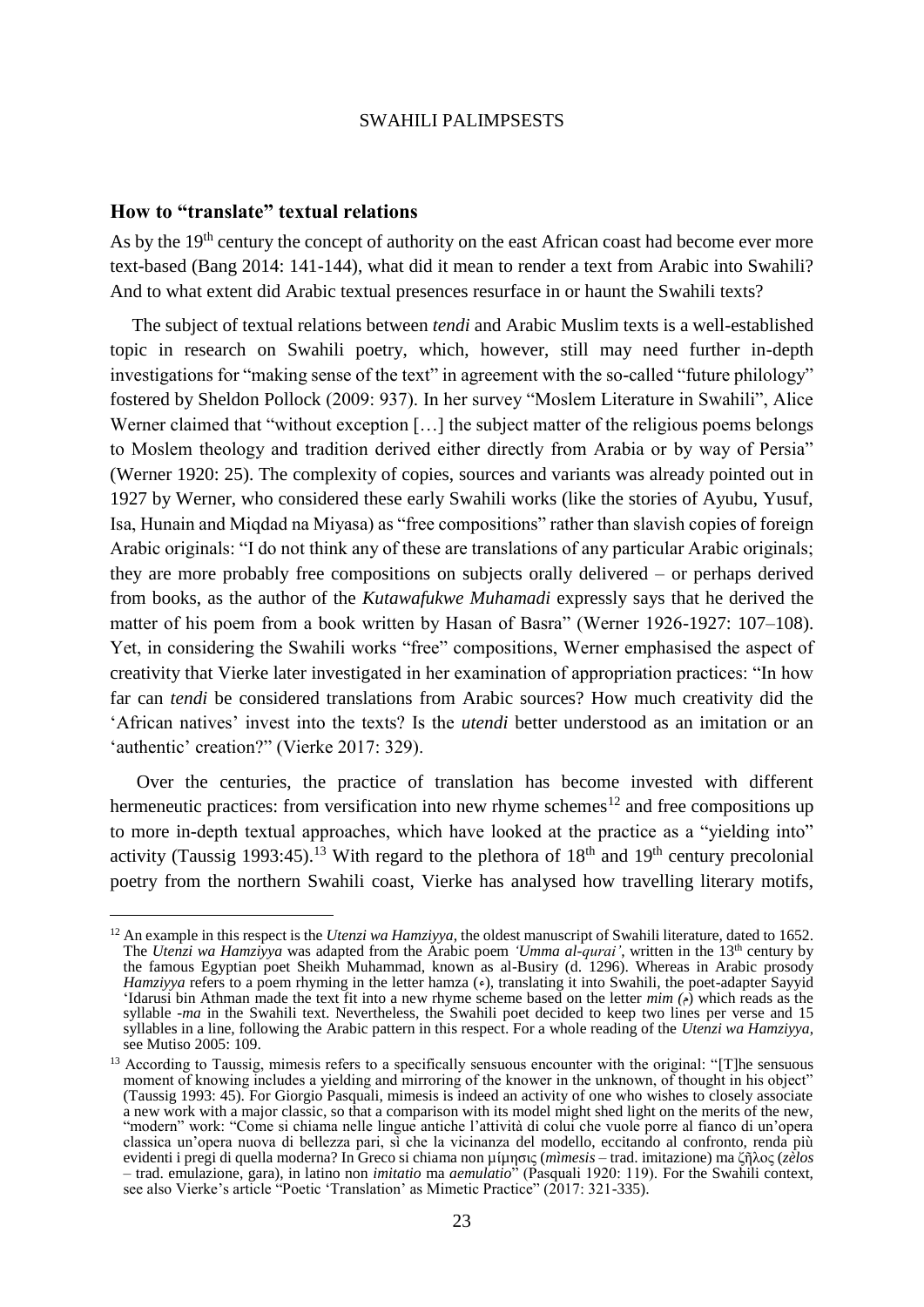particularly those from the "foreign" Arabic tradition – like the narrative patterns and imagery of the *maghāzī* literature (such as the ruined city depicted in the *Inkishafi*) – have been adapted in Swahili poetry. One of her main concerns is how to consider adaptation as a form of expansion, and thus make room for the coexistence of both continuity and creativity:

Adaptation does not consist in translating a concept by a single equivalent notion. The poet does not merely describe the same scene in Swahili but expands on the preexisting text, striving to render the idea even more palpable to the audience. […] The poet essentially re-explores existing figurations, that is, ideas shaped in form, not by mechanically repeating them but by (re)considering them (Vierke 2015: 231).

Beyond that, little has been said so far with reference to the text as a palimpsest and its textual transcendence as analytical tools for reading Swahili textual relationships. In Genette's terms, this is what is known as "*transtextualité*, ou transcendance textuelle du texte", that is, "tout ce qui le met en relation, manifeste ou secrète, avec d'autres textes" (Genette 1982:7).<sup>14</sup> In the context of this paper, I would like to create a link to earlier research and concentrate on some "palimpsestuous presences" (Hutcheon 2006:6) or copresences in the Swahili *tendi* compositions that have been the object of my recent, broader studies. What I shall argue in the following is that ideas put into *utendi* metre are merely the departure point; creativity and mimetic elements are important components, but not sufficient without considering the "palimpsestuous presence" *(Ibid.)* of this Arabic genre in Swahili compositions.<sup>15</sup> I shall devote my attention to the hermeneutical approaches that the Swahili poets/adapters used to refer to the sacred texts as well as the *Qiṣaṣ* as a source material in their own compositions. It is striking how Swahili authors have been "translating" or rather verbalising these sources at liberty. The free use of sources also corresponds to the multifaceted role of the poet, who can simultaneously be a copyist, an adapter, a quoter, an editor and a commentator of the work. All of these factors tend to make the question of undisputed authorship a rather moot point: It is the ongoing transcendence and reformulation of a text that is revealed by its palimpsests. From the moment we call a work an adaptation, we inevitably set it in relation to previous texts: incommensurability, copresence and palimpsestuousness.

Is this textual relation always overt and visible to the reader? In *tendi* such as the *Kisa cha Sayyidina Isa* and *Utendi wa Yusufu*, the poet did not make metatextual comments on the narrative parts and quotations taken from the Arabic *Qiṣaṣ* of Tha'labī', either because it was obvious and easily recognisable by the literati acquainted with Muslim traditions or because making references to specific texts and thus marking the *utendi* as authentic was not an important concern in these Swahili reformulations. Reinforcement can be found in Hutcheon's

<sup>&</sup>lt;sup>14</sup> "All that sets the text in a relationship, whether obvious or concealed, with other texts" (Genette 1992: 83-84).

<sup>&</sup>lt;sup>15</sup> Ibrahim Noor Shariff has noted that the stories of the prophets of Islam (Isa/Christ, Musa/Moses, Suleiman/Solomon, Daud/David, Adam, Ibrahim/Abraham, Ismail/Ishmael, Is'haq/Isaac, Yusuf/Joseph and Nuh/Noah) have been used "in the course of educating children, constantly amplified in relation to everyday experiences" (1991: 39). The adapter's imagination, narrative expansions and communicative ways of showing the facts are all elements of adaptation.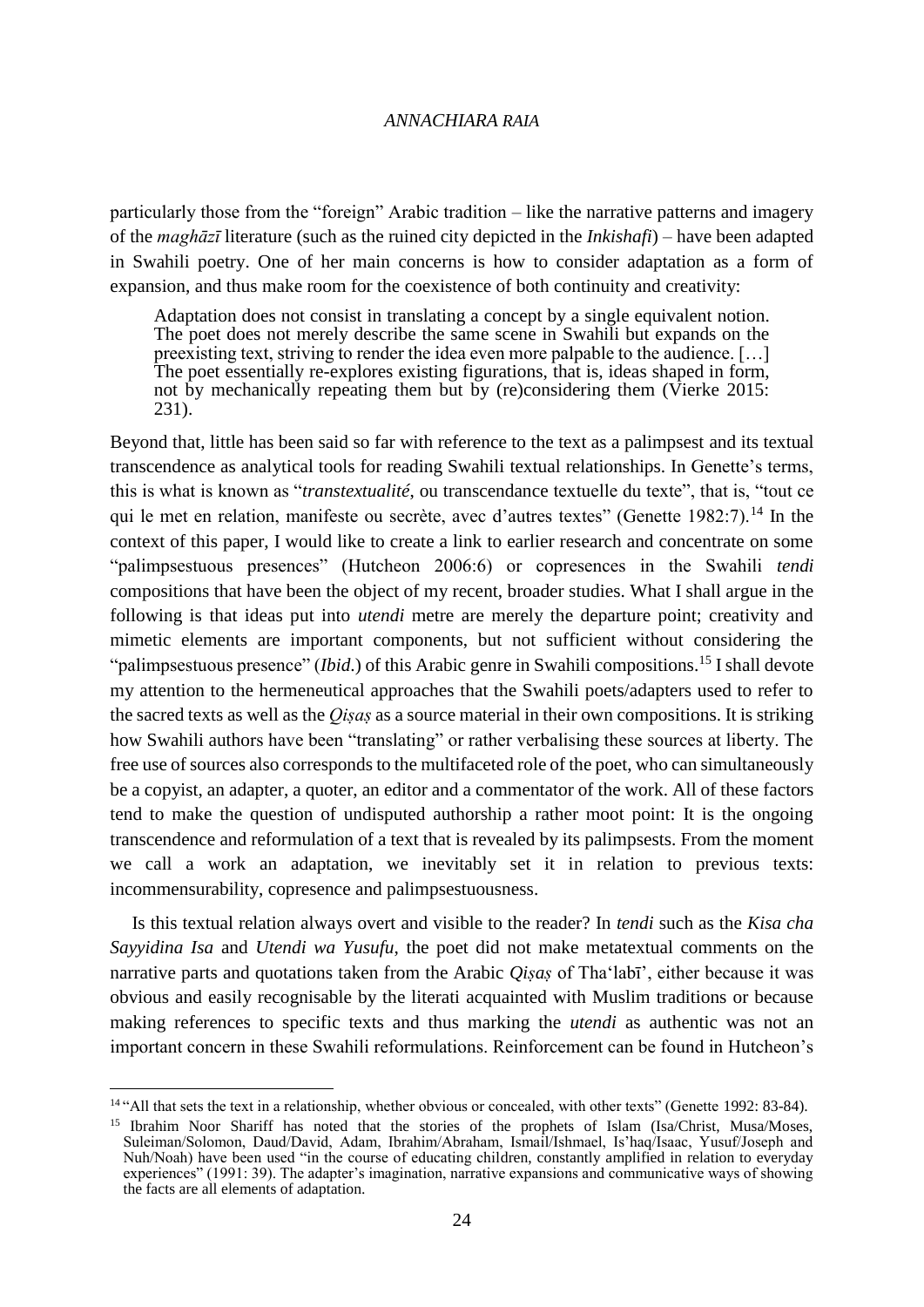definition of the "palimpsestuous intertextuality" of the audience: "For audiences, such adaptations are obviously 'multilaminated'; they are directly and openly connected to recognisable other works, and that connection is part of their formal identity, but also of what we might call their hermeneutic identity" (Hutcheon 2006: 21).

As will be shown in the "Reading closely" section below, as opposed to the *Qiṣaṣ*, in which the Arabic author makes an enormous effort to indicate the different sources and mark perspectives as coming from different witnesses, within *tendi*, the poet is far less concerned with historical reliability. His major intention is to depict the story in vivid terms.

The Arabic source is thus silently but tightly woven and adapted into the narrative plot of the *tendi*. In contrast to Sayid Umar bin Amin bin Nasir al-Ahdal (1798-1870), the blind Sharif of Siu and alleged poet of *Ayubu,* Muhammad Kijuma, the presumed poet of the *Utendi wa Yusufu* and the *Kisa cha Sayyidina Isa*, never presents himself as the translator of an "original" Arabic text, nor does he refer in the poem to an Arabic source (*awali*), as it is in the *Utendi wa Qiyama* ('The last judgement");<sup>16</sup> to a sourcebook (*chuo*, pl. *zuo*), as in the *Utendi wa Ras al-Ghuli*,<sup>17</sup> nor to a chronicler (*mwenye hadithi*), as s/he does in the *Haudaji*.<sup>18</sup> It is rather the copresence of quoted fragments within the Swahili narrative that speaks of prior text(s) from which a new copy has been woven together.<sup>19</sup>

### **Arabic-Swahili text cycles**

l

The Arabic *maghāzi* literature and its relation with Swahili *tendi* were later taken up by Rudi Paret (1926-1927) and Martin Abel (1938). In collaboration with Alice Werner and Carl Meinhof, they undertook further research and highlighted how the Arabic corpus shared multiple stylistic and thematic features with a large number of *tendi*, such as the *Utendi wa Tambuka*, *Utendi wa Hunaini*, *Utendi wa Mikidadi na Mayasa*, *Utendi wa Abdirrahmani*, *Utendi wa Ras al-Ghuli*, *Utendi wa Vita vya Uhud*, *Utendi wa Katirifu* and *Utendi wa Badiri*. Later, other *tendi*, like the *Utendi wa Haudaji* ('The poem of the palanquin'), were added to the list (Vierke 2011).<sup>20</sup> Besides their stylistic similarities, these *tendi* are thematically close to each other: they all deal with the battles of the early followers of the Prophet Muhammad against his opponents during the Prophet's lifetime.

In addition to the *maghāzī tendi*, one could argue that there is another thematically welldefined corpus of *tendi*, which the *Utendi wa Yusufu* also belongs to: *tendi* about pre-

<sup>16</sup> *Awaliye tawambiya/Alinena abdalla*/*Bin abbas fadhawila/Radhi yallahu Taala*, "I will tell you its source: it was told by Abdalla son of Abbas Fadhil; may he rest in peace" (stz. 14) (Allen 1971: 440–442).

<sup>17</sup> *Hadithi hii jueni*/*Naliona chuoni*/*a zita zali Yemeni*/*Zamani zake Bashairi*, "Know that this story – I saw it in a book; it's about the Yemeni wars in the day of the Prophet" (stz. 26) (Harries 1962: 7).

<sup>18</sup> *Wambiye mwenye hadithi*, 'the chronicler said' (stz. 138) (Vierke 2011: 506).

<sup>&</sup>lt;sup>19</sup> What in transtextual terms is called the hypotext or "text A," from which the hypertext or "text B" draws (Genette 1982: 12-13), early Swahili classical poems refer to as *awali*, which comes from the Arabic *'awal* ("first"), in order to convey the creative genius of the "original" source text to the second, newer text.

 $20$  For a list of all the editions of classical Swahili poetry, see Miehe 2010.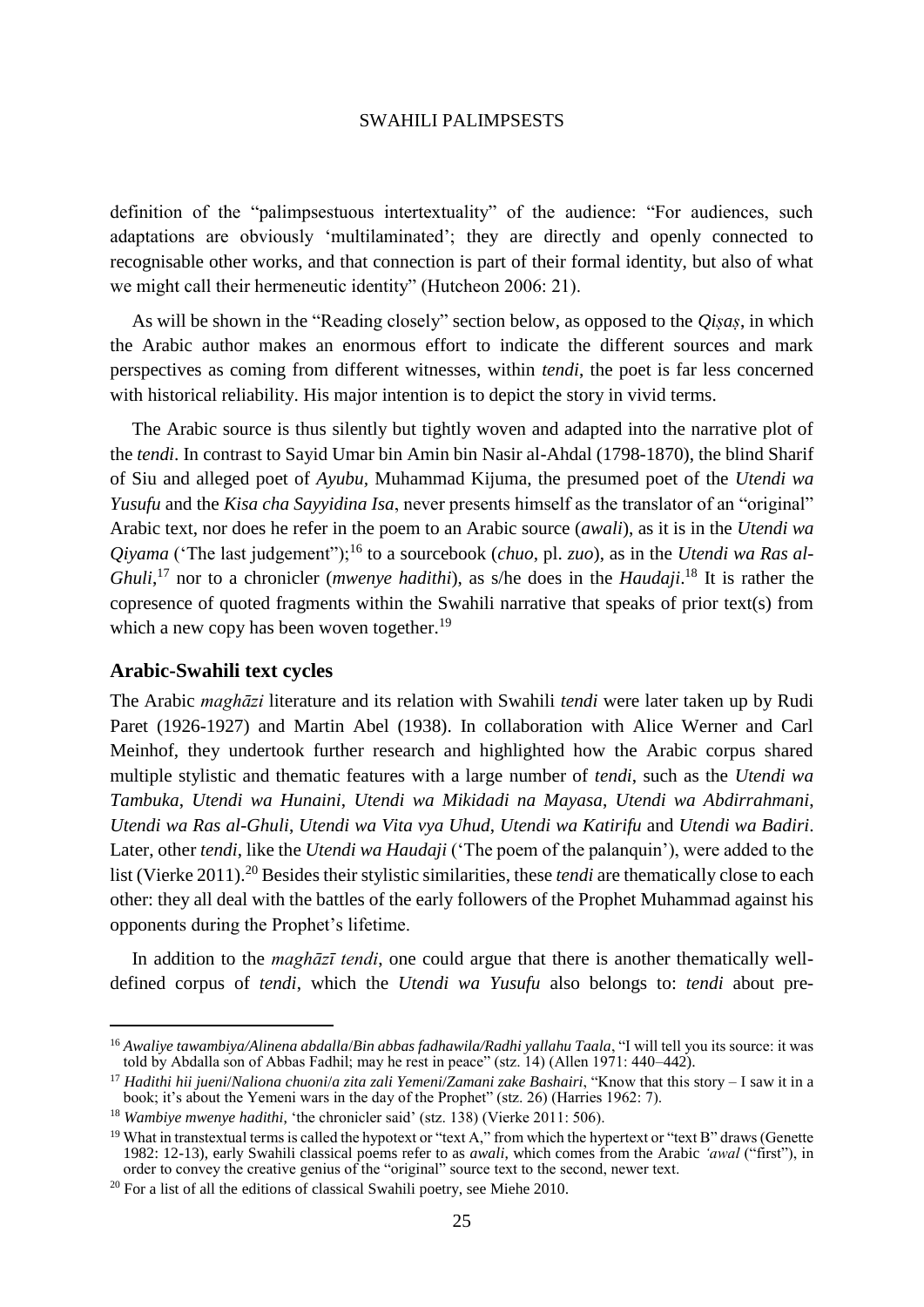Muhammad prophets like Ayubu (Job), Isa (Jesus), Musa (Moses), Burahimu (Abraham), Hud and Yunus (Eber and Jonah) and Yusuf (Joseph). Each of these *tendi* is likewise based on Arabic texts and borrows from the *Qiṣaṣ al-Anbiya'* ('The stories of the prophets'). Unlike the *maghāzī tendi*, they have never been considered to form a text cycle.<sup>21</sup>

Furthermore, in contrast to the *maghāzī* and *tendi* narratives, the Arabic *Qiṣaṣ* about the prophets (Sw. *nabii*, pl. *manabii*), have rarely been considered in relation to Swahili narrative *tendi*, although, as Jan Knappert points out, in Swahili literature "the prophets are alluded to or even enumerated in almost every didactic work" (Knappert 1975: 106). He assumes that Swahili literature must contain not only the stories of Yusuf and Ayubu in verse form but also those of Adam and Hawa and Isa bin Mariamu, in addition to episodes from the life of Musa and the miracles of Yunus, Salehe, Sulemani, Burahimu and Zakariya (see Knappert's survey from 1999).

### *Qiṣaṣ* **and** *tendi* **on** *manabii***: A new text cycle**

 $\overline{\phantom{a}}$ 

Not only in terms of content, but also with regard to the focus and techniques of amplification, the *Utendi wa Ayubu*, *Isa* and *Yusufu* are very similar. In fact, all the three *tendi* have so much in common, being derived from the prophet's stories, that one could group them together as a new cycle, an idea that has not been explored in the research so far. Their coherence, in terms of both content and style, is as strong as those of the other *tendi* cycle, the *maghāzī* narratives, analysed by Rudi Paret (1926-1927, 1930) and Abel (1938). In the following, I put forward some observations shedding light on shared motifs among the Ayubu, Isa and Yusuf *tendi*, before placing them in relation to the Arabic *Qiṣaṣ* literary tradition.

The trials and victories of the prophetic missions are a central motif in *tendi* depicting the prophets' lives, as, for instance, in the *Kisa cha Sayyidina Isa*, *Utendi wa Ayubu* and *Utendi wa Yusufu.* While in the *Utendi wa Yusufu*, the prophetic mission is mainly based on dreams and trials, in the *Kisa cha Sayyidina Isa* it focuses on the prophet's miracles, and in the *Ayubu*, on the torments that are meant to test him. In all three narratives of the prophets' lives, the harmony that characterises their early stories is always compromised by the absence of someone or something, which triggers the early difficulties. In the *Utendi wa Yusufu*, the prophet is the only one without a branch; this leads Yaqub to pray to God to grant him a branch from paradise, which is finally given to him by Jibril. Furthermore, Yusuf's dreams, sent by God, trigger his brothers' jealousy. In the *Kisa cha Sayyidina Isa*, the virgin Mariamu is not accompanied by her companion precisely on the day when the angel appears at the well to reveal God's decree to give to her a boy called Isa. Once she is back at her home, rumours about her pregnancy spread. In the *Utendi wa Ayubu*, on the other hand, it is the opposite of a lack, namely his wealth and affluence, that pushes Iblis to ask God to test Ayub's faith by depriving him of all his property and goods. Thus, at the beginning, all three narratives depict a situation that "has gone

<sup>&</sup>lt;sup>21</sup> Since no systematic comparison between the *Qisas* and tendi has ever been carried out, my work is the first attempt in that direction. The topic needs, however, further research, which I intend to pursue in the near future.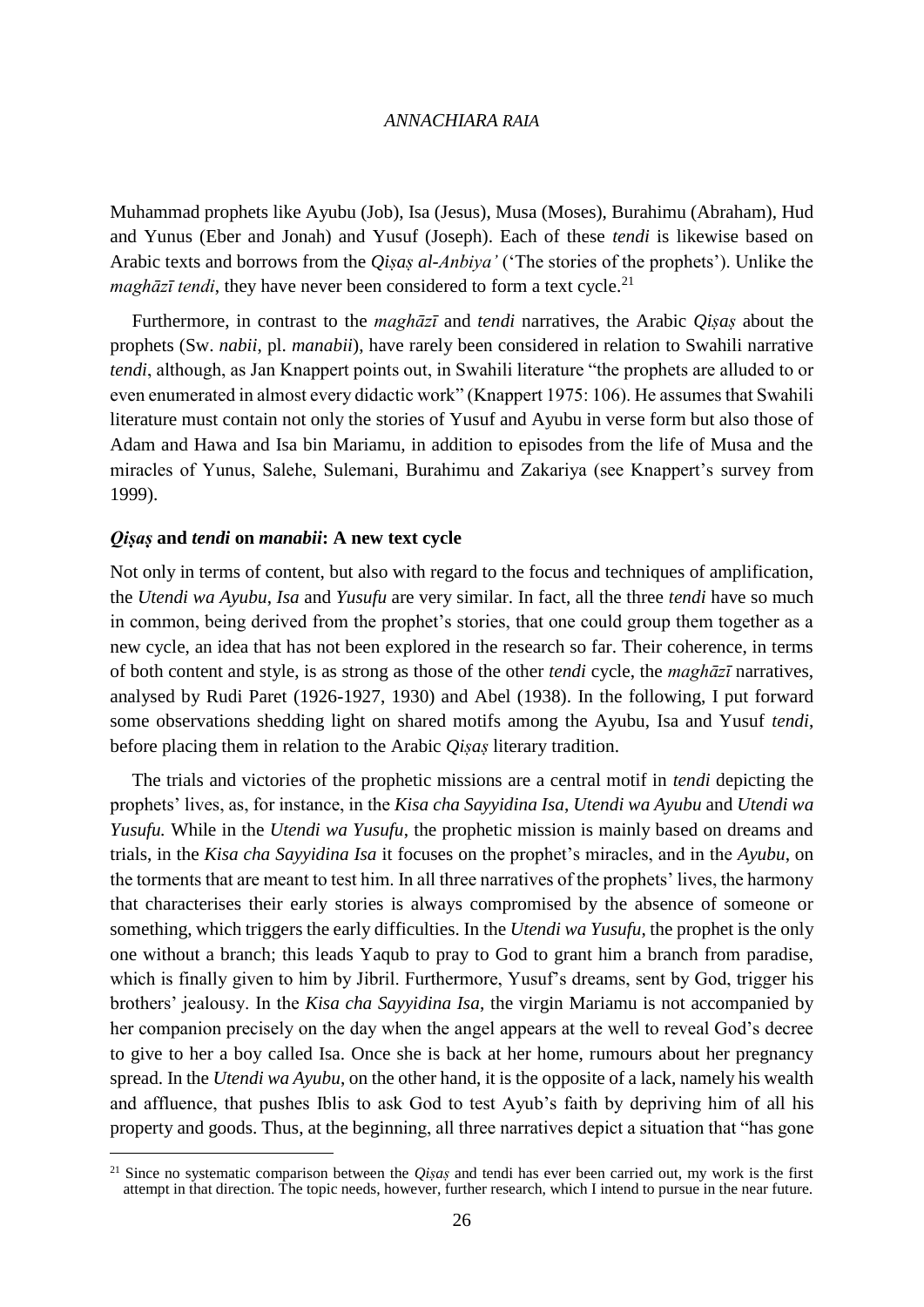on for years", but which starts being narrated at a moment of change and loss, when "the dispatcher or searcher realises what particular thing is lacking" (Propp, quoted in Vierke 2010: 256). Yusuf lived without a stick for years until the moment the poem begins, when he reaches boyhood and asks for his branch. Likewise, Mariamu had never gone alone to the cave until that day, the hottest one, when she is asked to fetch water and she sets off alone. In a similar way, Ayub lived a prosperous life until the moment he was deprived of everything.

The narratives of both Yusuf and Isa begin with their childhood and continue until their death. Before dying, both prophets leave messages which have to be read as instructions and admonitions to their people: the sons of Israel (*banu israilia*) in the *Utendi wa Yusufu* (stz. 719), the people standing before Isa in the *Kisa cha Sayyidina Isa* (stz. 345). While in the former, the arrival of Moses is announced (stz. 723), in the latter it is the arrival of the Prophet Muhammad that is proclaimed (stz. 344). Facing death, Yusuf asks to be buried and recites the *shahada* before being put in a marble coffin by Juda (stz. 726–727), whereas Isa rises to heaven and his return to this world is announced by scholars (stz. 347). While Yusuf's death takes place in a calm and peaceful scenario – not only does he wish to die, but his role as messenger of God has been widely acknowledged by all his people – the conclusion of Isa's story is less idyllic. In the *Kisa cha Sayyidina Isa*, Isa's resurrection is not recounted by the poet-narrator himself, who instead merely hints at what other scholars have said about his probable return (stz. 347). Since his return is not depicted, the conclusion seems incomplete and the circle of life is not properly concluded. In the *Utendi wa Ayubu* (Werner 1921-1923), which focuses on the tragic figure of the prophet Ayub (Job), the *utendi* narrative covers a briefer period of the character's life. The fabula<sup>22</sup> starts when Ayub is already an adult (stz.  $18-24$ ) and ends not with the character's death but with the restoration of his prosperity (stz. 358–365). Thus, in a certain way, Ayub is as successful a character as Yusuf – but while Ayub's "happy ending" depicts him as still alive, in the *Utendi wa Yusufu*, the story ends with the death of Yusuf. Thus, the chronological sequence of events is not the most important organising principle of the narrative in the *Utendi wa Ayubu* – at least not compared to the relevance it has in the Yusuf and Isa *tendi*. The narrative is rather bipolar in structure, as it traverses the dichotomy of good and evil, temptation and fall. An important presence is the character of Iblis, "somewhat comically commuting between God and Job" (Gérard 1977: 12-13), who tempts the latter in many ways (stz. 45–153) and tests Job's wife Rehema several times (stz. 122–280) until Ayub's prosperity is finally restored.

More generally, stories of the prophets, such as Ayub, Isa, Yunus and Yusuf, form a common subject depicted both in the *Qiṣaṣ* and in *tendi* narratives. As opposed to the Qur'ān, which talks about the prophets here and there in the passages of various *sura* (see Tottoli 1999 on the anecdotes and messages of the prophets occurring in the Qur'ān), the prophets' lives represent a coherent text in the case of both the *tendi* and *Qiṣaṣ* traditions. The life of each prophet is not confined to a brief snapshot form, but is turned into a long and detailed story, adapted to prose

<sup>22</sup> I will refer to the main part of *tendi* narratives with the term *fabula*, conceived of as "a series of logically and chronologically related events that are caused or experienced by actors" (Bal 2009: 5).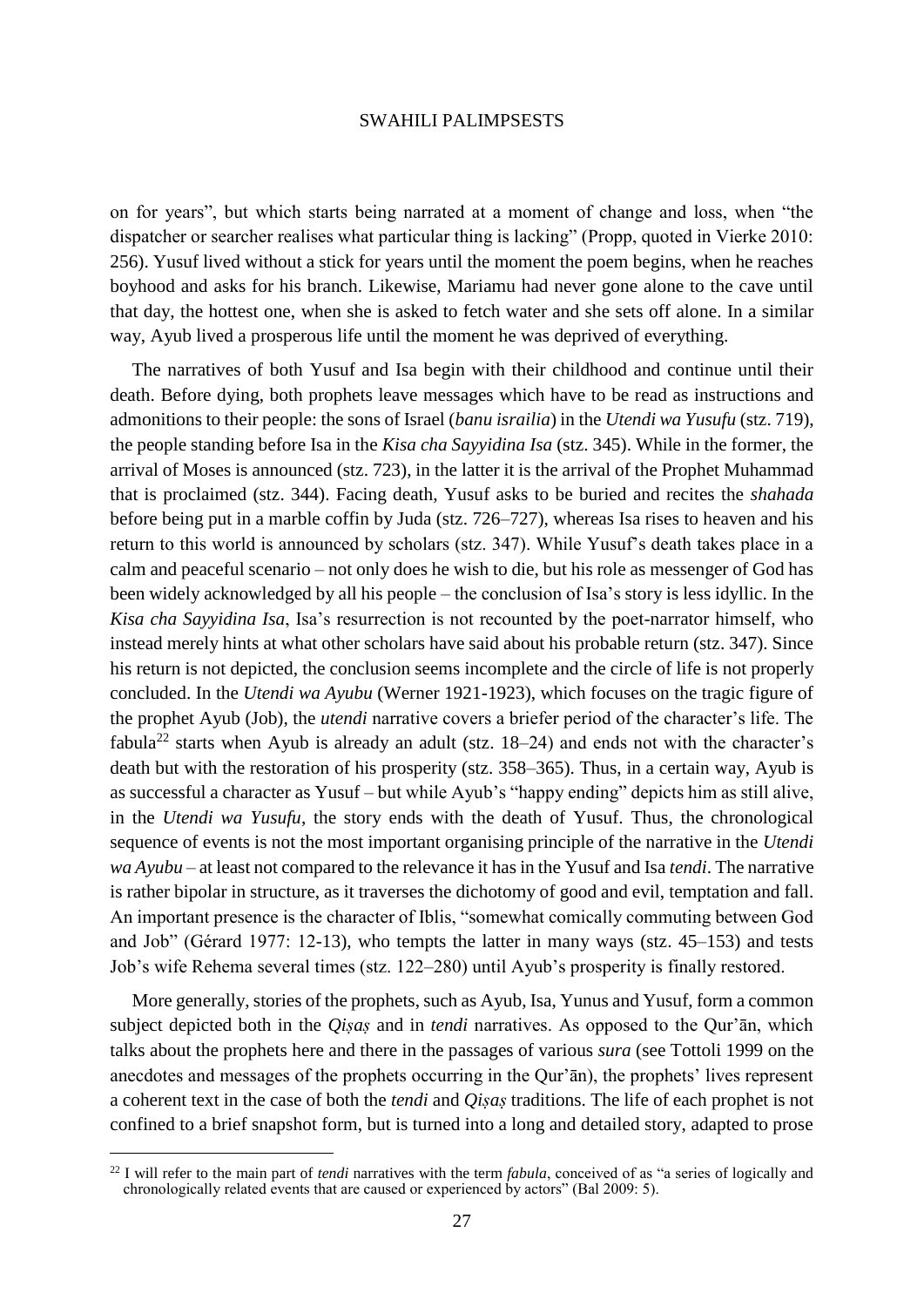(the *Qiṣaṣ*) or poetic (*tendi*) form. This common subject, which creates an affinity between the two oeuvres, accounts for a further parallel with another cycle of *tendi* and the *maghāzī* traditions: as *tendi* and the *Qiṣaṣ* depict the lives of prophets who lived before Muhammad, other *tendi* and *maghāzī* narratives share the common subject of battles and struggles (Paret quoted in Vierke 2011: 421). Furthermore, just as *tendi* and *maghāzī* share a set of *topoi* and motifs, like those surrounding the figure of Ali (Vierke 2011: 421), shared *topoi* and motifs also bring together *tendi* and *Qiṣaṣ* narratives. The role of Yaqub as a sensible man with forethought towards his beloved son in Yusuf's story, for instance, as well as the roles of Iblis and Jibril in Ayub's, Isa's and Yusuf's stories (see Werner 1921-1923, Dammann 1980), who are meant to make the prophets stray or awaken, are common shared motifs.

In addition to this, as I will show in the next section, some motifs are repeated both in the Arabic texts and the *tendi* narratives, like Yaqub's blindness, who was healed by the scent of his beloved son's gown in Yusuf's story; the cities of Kan'an and the doors to enter to Egypt (Raia 2017:305-306; *Qiṣaṣ*, Brinner 2002: 196 ); the palm tree in Bethlehem under which Mary took shelter (*Kisa cha Sayyidina Isa*, stz. 72, Dammann 1980: 22-23; *Qiṣaṣ*, Brinner 2002: 642); Iblis's whirlwind fire in Ayub's story (*Utenzi wa Ayubu*, stz. 82, Werner 1921: 108); and Gabriel's blowing into a hole in Mary's garment (*Kisa cha Sayyidina Isa*, stz. 24, Dammann 1980: 17; *Qiṣaṣ*, Brinner 2002: 639).

### **Reading closely**

In the following, I present extracts from stories of the prophets stemming from the Arabic *Qiṣaṣ* (along with English translation) and their Swahili *tendi* counterparts. The excerpts selected will show different layers of appropriation. They range from the freest and most elusive rendition, such as in the Swahili *Utendi wa Ayubu* vis-à-vis its parallel *qiṣat* in Arabic, to the most astonishing form of appropriation in which the Swahili-uttered words or speeches are haunted by, hint at or conjure up already spoken Arabic utterances, as the passages from the *Utendi wa Yusuf* and *Kisa cha Sayyidna Isa* will show.

### **Ayub**

 $\overline{\phantom{a}}$ 

The first excerpt discussed here is from the *Utendi wa Ayubu*, and focuses on Iblis visiting Ayub's sons in the shape of their teacher, destroying the childrens' lives and then giving the bad news to Job. In both the Swahili and Arabic narratives, this scene give way to mimetic and melodramatic scenes.<sup>23</sup>

He [Iblīs] shook the palace until it cracked to its foundations, and rammed the walls against each other. Then, he hurled logs and stones against the sons of Job, making

<sup>&</sup>lt;sup>23</sup> The *Qisat Ayūb* passage presented here is offered only in translation, whereas in the examples about Isa and Yusuf, the quotations will be presented in their original form as well. While in the Yusuf example, the quotation is included in the original Arabic (in Arabic script), the quotations from the *Kisa cha Sayyidina Isa* will be reproduced as in Dammann's edition, that is, with the Arabic script transliterated and in translation, as the manuscript of the *Kisa cha Sayyidina Isa* is not at my disposal.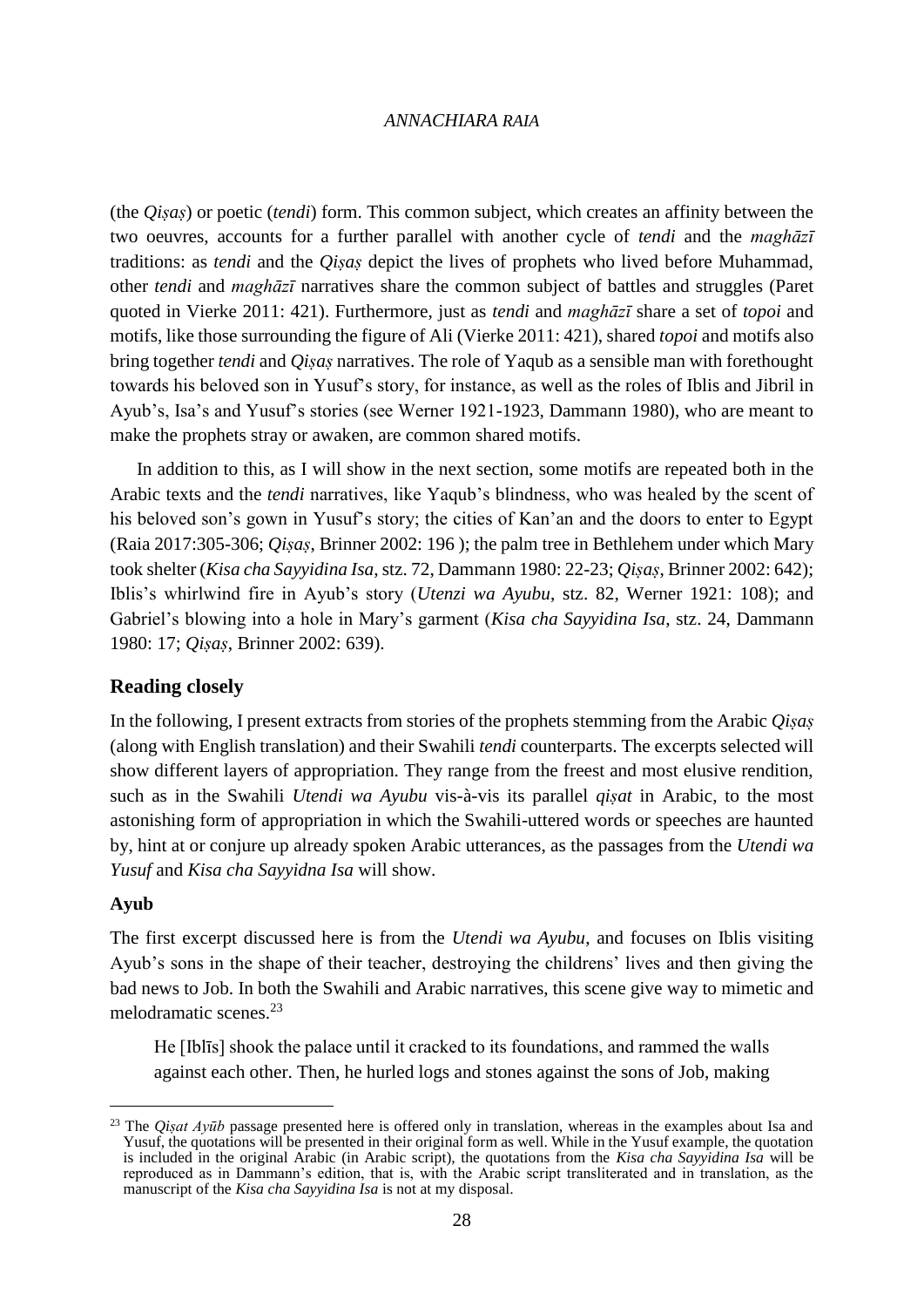a dreadful example to them; then lifted up the palace into the air and turned it over with them inside, so they were upside down. Then Iblīs went off to Job, disguised as his sons' teacher who taught them wisdom. He came to him injured, with a bruised head and face, blood streaming from his skull, and told him what happened. He said to him, "Ah Job, to see your sons in their agony, your heart would have been torn to pieces, as they were falling down on their heads in the upturned castle, their blood and brains spilled from their nostrils and lips, their bellies split open and their entrails scattered about." As he repeated this again and again, Job's heart filled with compassion. He wept and grabbed a handful of dust and put it on his head. Iblīs seized the moment and flew up, rejoicing in Job's anguish. (Trans. Brinner 2002: 257-58.)

The same scene in the *Utendi wa Ayubu*<sup>24</sup> is realised as follows:

| 79 Kutoka kwake, yuani,  | (In) his going forth, know (that)       |
|--------------------------|-----------------------------------------|
| Akafuza Shaitani,        | Satan went on without stopping,         |
| Hatta akenda chuoni      | Till he went to the school              |
| Zijana huisomea.         | (Where) the boys were wont to learn.    |
| 80 Waana washishie mbao  | The children were holding their boards, |
| Kama ada wasomao,        | As is the custom (of) those who read,   |
| Papo mu'allimu wao       | When their teacher                      |
| Akosao huwambia.         | Speaks to those who make mistakes.      |
| 81 Kijana kitia kosa     | If a boy makes a mistake                |
| Mu'allimu humuwasa.      | The teacher is wont to correct him,     |
| Hatta wote wamekwisa     | Till all have finished                  |
| Jami'i kuwaridhia.       | And he is satisfied with them all.      |
| 82 Kangia kiwambawamba   | He entered (in) a whirlwind—            |
| Ibilisi kama mwamba      | Iblis, like a storm,                    |
| Akaitekua nyumba         | And he broke down the house,            |
| Nyumba ikawangukia.      | And the house fell.                     |
| 83 Nyumba ikawawekeza,   | The house covered them                  |
| Majiwe yote nakaza.      | And all the stones pressed on them.     |
| Pasiwe aloyokoza         | There was not one who escaped,          |
| Kwa kupata kukimbia.     | (So as) to be able to run away.         |
| 84 Asizepo mwenye dhambi | When the (arch-)sinner finished         |
| Kuweka wana majumbe,     | Putting away the sons of the chiefs,    |
| Kaipakapaka vumbi        | He smeared himself with dust            |
| Sura akaizungua.         | And changed his appearance.             |
|                          |                                         |

<sup>24</sup> Werner 1921-1923: 94, 107.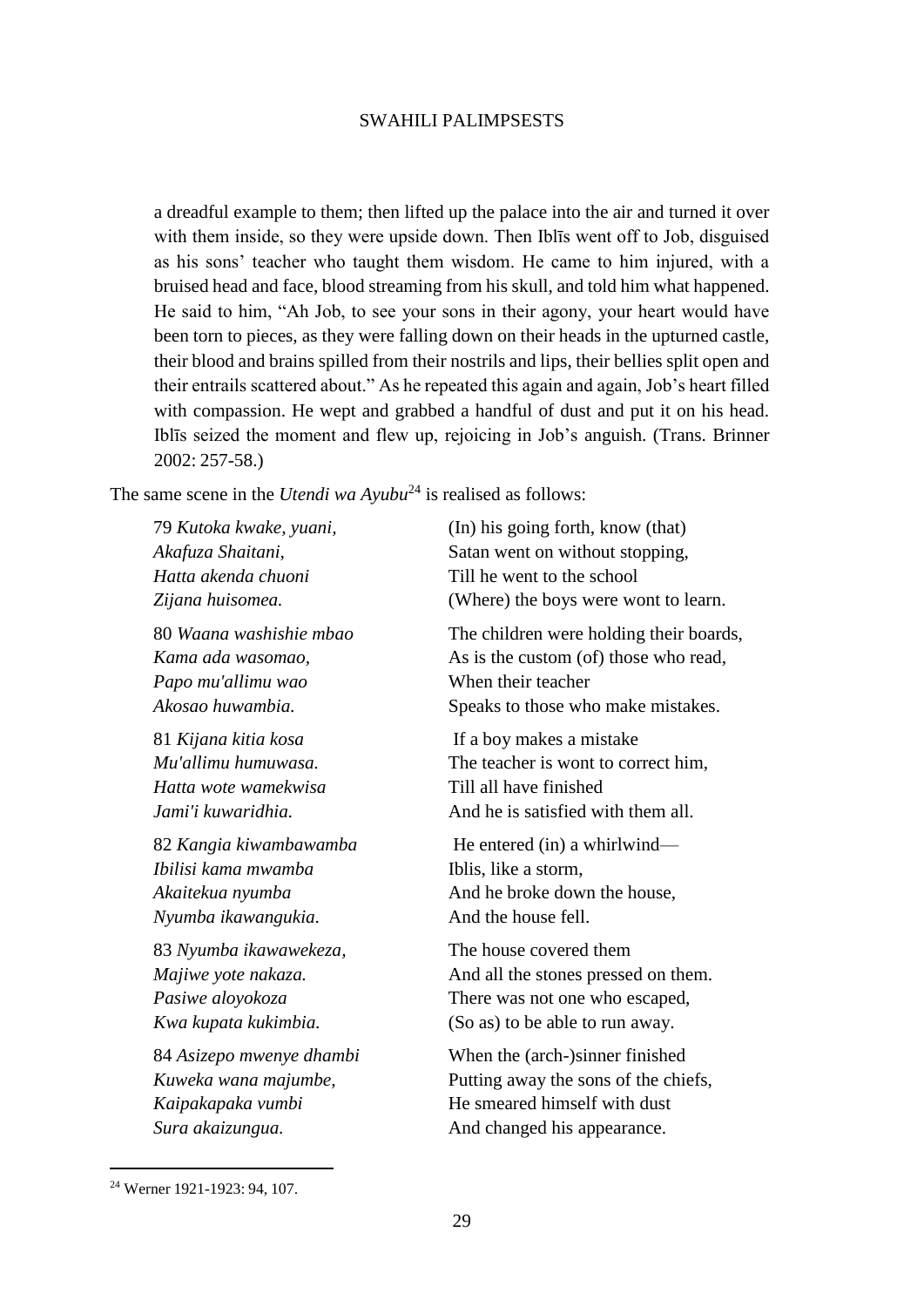| 85 Akavaa na mavao        | And he dressed himself in clothes           |
|---------------------------|---------------------------------------------|
| Kama mu'allimu wao        | Like (those of) their teacher $-$           |
| Ule awasomeshao           | That (one) who had been hearing them read – |
| Akenda akiomboa.          | And he went (along) lamenting.              |
| [] 90 Akenda hatta kikoma | He went on until he stopped                 |
| Kwa Ayubu, chegema        | At Job's house and came near                |
| Akazidi kunguruma         | And groaned still more (than before)        |
| Kwa matozi namamia.       | With tears, bending down.                   |
| 91 Akalia kwa siaha,      | He wept noisily,                            |
| Achamba, sina furaha,     | Saying, "I have no joy,                     |
| Wala sitoona raha         | Nor shall I see any rest                    |
| Illa nami kuifia.         | Except by dying myself.                     |
| 92 Hawa zijana zititi     | These little children $-$                   |
| Yamewakuta mauti.         | Death has come upon them.                   |
| Laiti mimi, laiti         | Oh! would $-$ oh! would that I              |
| Akhera katangulia.        | Had gone before them into the               |
|                           | world to come!"                             |
| [] 98 Ayubu kashawishika, | Job was (almost) persuaded (to give away);  |
| Ini likamzunguka,         | His liver turned round in him,              |
| Matozi yakamtoka;         | His tears started flowing.                  |
| Yakamuoza kifua.          | They rotted his chest.                      |

As the lines of the *Utendi wa Ayubu* show, the Swahili poet does not provide a literal translation in verse of the *qiṣat* prose passage. The same setting is also described in further detail. The references to the Swahili board (*mbao*) held by the pupils in stanza 80; the metatextual comment on the role of the teacher (*mwalimu*), who commits himself to his students in stanza 81; the figure of Iblis, impetuous like a storm (*mwamba*), in stanza 82; the stones (*majiwe yote*) that crush all of Ayub's children, for whom there is no chance to escape: these all convey and demonstrate that the Swahili poet has taken a stance towards the Arabic opus and has through appropriation in a sense turned the story into the intellectual possession of the Swahili. The moment Iblis falsely tells Ayub of his children's death is depicted in a more emotional way in the *utendi*: both the tears (*matozi*) and the act of crying loudly (*akalia kwa siaha*) are images meant to amplify the *qiṣat* in the *utendi*. The death (*mauti*) is explictly announced in the *utendi*, and exclamations such as "*laiti mimi, laiti mimi*" ('Oh! would – oh! would that I') stress the gravity of the event, adding to the atmosphere of desperation. In a similar line in the *Utendi wa Yusufu*, when Yusuf's brothers falsely reveal to Yaqub that his beloved son Yusuf got lost (a deception not unlike that of Iblis in the *Utendi wa Ayubu*), their bad news is prefaced by exclamations such as "*la illaha illa huwa*" ('There is no God except him') and gestures of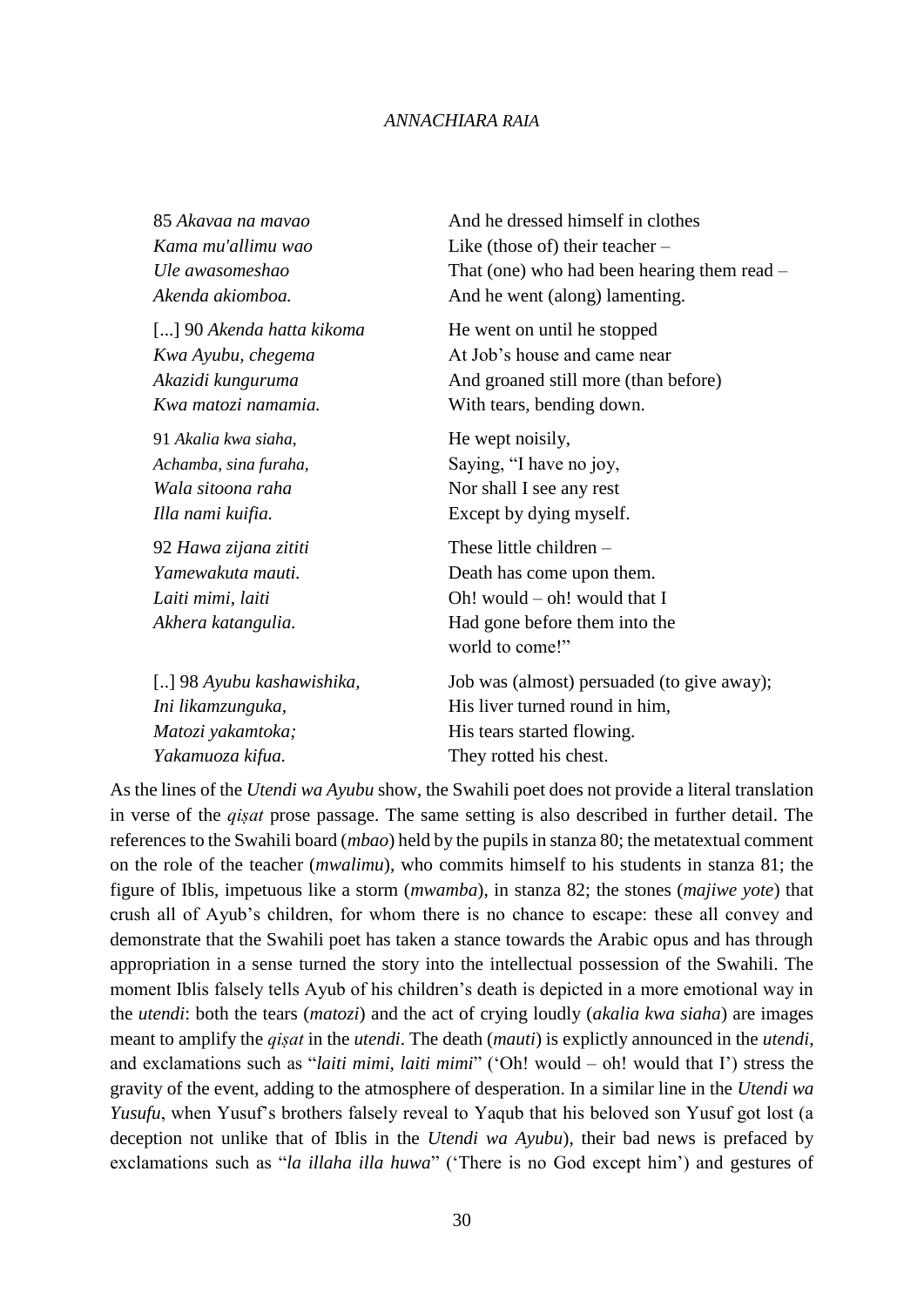desperation, such as tearing their clothes: "*Nguo wakiziraruwa/Wachendra wakiumbuwa/La Ilaha illa huwa/Yusufu amepoteya*": 'They were tearing the clothes apart, when they went depreciating themselves: 'There is no God except him: Yusuf got lost!'' (stz. 147).<sup>25</sup>

The detailed description that the *qiṣat* devotes to the agony of Ayub's children as the castle is being crushed ("their blood and brains spilled from their nostrils and lips, their bellies split open and their entrails scattered about") is instead replaced in the *utendi* with a greater focus on Ayub's own corporeal agony, which is rendered palpable in stanza 98 with the metaphorical image of the liver (*ini*) – considered the seat of emotions – turning around inside him (*likamzunguka*), and the vivid description of tears (*matozi*) – true ones, in contrast to those of Iblis – flowing down and falling on his chest (*kifua*).

### **Yusuf**

As mentioned above, Egl already pointed out that the quoter-narrator also used the *qiṣat* narrative as further source material to cite in his poem. Specifically, there are two quotations from the *qiṣat* embedded in the *Utendi wa Yusufu*, which occur in two different episodes.<sup>26</sup> While the first quotation is an invocation uttered by the angel Gabriel in the third person, the second is an admonishment voiced by the herald in the third person.

Quoting from the *qiṣat* narrative, however, entails an aspect that makes this practice different to the often-quoted Qur'ānic *āyāt* ('verses'; sg. *āya* ) embedded in the *Utendi wa Yusufu*: how did the Swahili poet reconcile the plurality of views and sources that substantially shape the *qiṣat* narrative? In fact, as I will show with the following excerpt from the *Utendi wa Yusufu*, 27 it is highly improbable that the Swahili poet, when quoting or rephrasing the *qiṣat*, is truly citing Tha'labī's own words, since Tha'labī's *Qiṣaṣ* owe their contents to a compilation of *ḥadīthi* and accounts transmitted by various Muslim authorities (*'isnād*). The following passage recounts the admonishment not to surrender, delivered to Yusuf by a herald when he was dropped in the pit.

Then suddenly, as Ka'b al-Ahbār tells it, Joseph heard a herald behind him, saying, "Be firm. But your firmness is from God alone." (Transl. by Brinner 2002: 196)

207 *Saut̪i akasikiya Mnad̪i kimnad̪iya Subiri Mola Jaliya Ewe Mthumi Nabiya* He heard a voice, A herald calling him loudly: "Be patient for your God, You, the Prophet."

l

<sup>25</sup> Raia 2017: 290.

<sup>&</sup>lt;sup>26</sup> As recounted in my PhD thesis (2017) on the *Utendi wa Yusufu*, the second episode is "On Yusuf's fall" (stz. 107-142) and the third, longer one is "On how the brothers deceived Yaqub and how he exposed their lies" (stz. 143-175). For a general overview of the *Utendi wa Yusufu's* episodes, scenes and plot turns, see Raia 2017: 65- 87.

<sup>27</sup> Raia 2017: 305-306.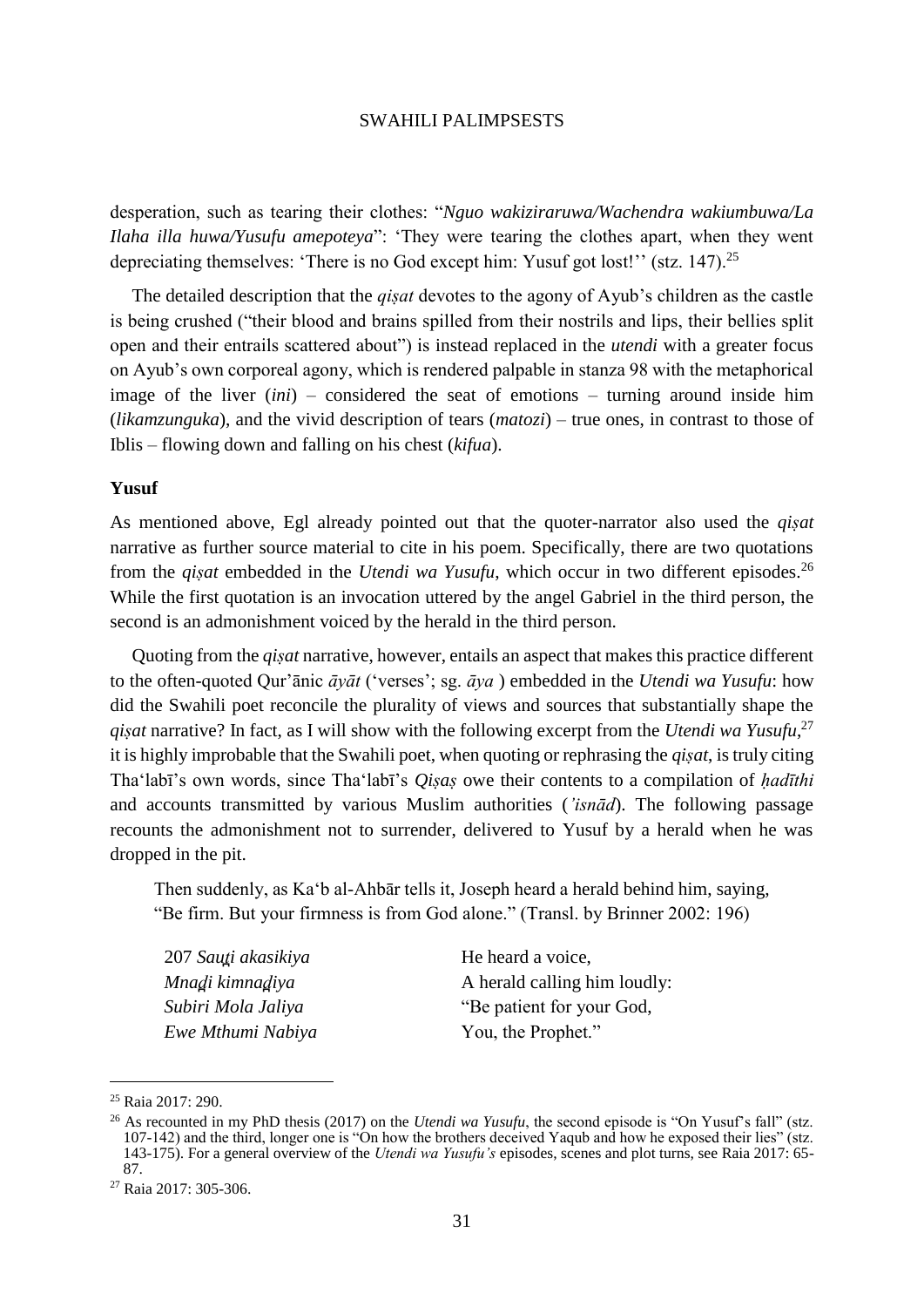

<sup>28</sup> *yaqūlu ṣbir wa mā ṣabruka illā bi-Allāhi* And he [the herald] said: "Be firm. But your firmness is from God alone."

As the comparison above shows, both narratives depict the magical arrival of a herald (Swahili *mnadi*, Arabic *munād*), whose voice reassures the tearful Yusuf. In the *Utendi wa Yusufu*, however, the voice of the herald (*sauti, mnadi*) is quoted twice: in the second hemistich of the *utendi* stanza (vv. 207.3-4), though embedded in a third-person character's speech ("*subiri Mola Jaliya"*), and via quotation in the "original" Arabic language, which directly follows the stanza.

The exact wording of the Arabic quotation has a bearing on the *utendi* text. For example, the Swahili noun *mnadi* echoes the Arabic equivalent *munad*, which is not quoted but is beneath the *qiṣat* excerpt; moreover, the verb *subiri* (207.3) echoes the same verb quoted soon after in the Arabic: "*ṣbir wa mā ṣabruka*."

A close reading also allows us to see how – despite the common basic motifs shaping both narratives – this anecdote is reported in the *gisat* to have been transmitted by Ka'b al-Ahbār, while reference to its source is omitted in the *Utendi wa Yusufu's* appropriation.<sup>29</sup> In fact, the *Utendi wa Yusufu* quoter-narrator quotes the herald's reported speech without ascribing the anecdote to any source. The Swahili poet takes notable freedom in selecting and quoting fragments of Qur'ānic *āyāt*. This might be attributed to the genre of the *utendi*, which targets a larger audience not particularly interested in textual accuracy and historical transmission but in the story as such. While both narratives share a meandering style, in the *qiṣat* the presence of authoritative voices from Muhammad, his nephew and the second caliph "remind the reader of where this apparently meandering narrative is leading" (Klar 2006: 344). In the *Utendi wa Yusufu*, on the other hand, it is the poet-narrator's voice that directs, collects and summarises the *utendi* threads in the various narrative episodes. The *Utendi wa Yusufu* poet, in selecting this particular passage from the *qiṣat* and omitting reference to Ka'b al-Aḥbār, has appropriated the *qiṣat* to his own story, turning it into the intellectual property of Swahili culture. Therefore, while the *qisat* quotes not only the Qur'an but also the opinions of other authorities, such as Ka'b al-Ahbār, the Swahili poet rephrases some of those views, adapting them to the prosodic stanza pattern through diegetic and mimetic constructions and turning the story into a popular narrative account.

l

<sup>28</sup> Expert from the Swahili manuscript DA1, *Qissati Yusuf*, p. 22, showing a quotation of the Arabic Q*iṣat*.

<sup>&</sup>lt;sup>29</sup> Among the first converted Jewish storytellers, the figure of Ka'b al-Ahbār has played a prominent role. For a profound criticism on the issue of the *isrā'īliyāt*, see Tottoli 1999: 97-105.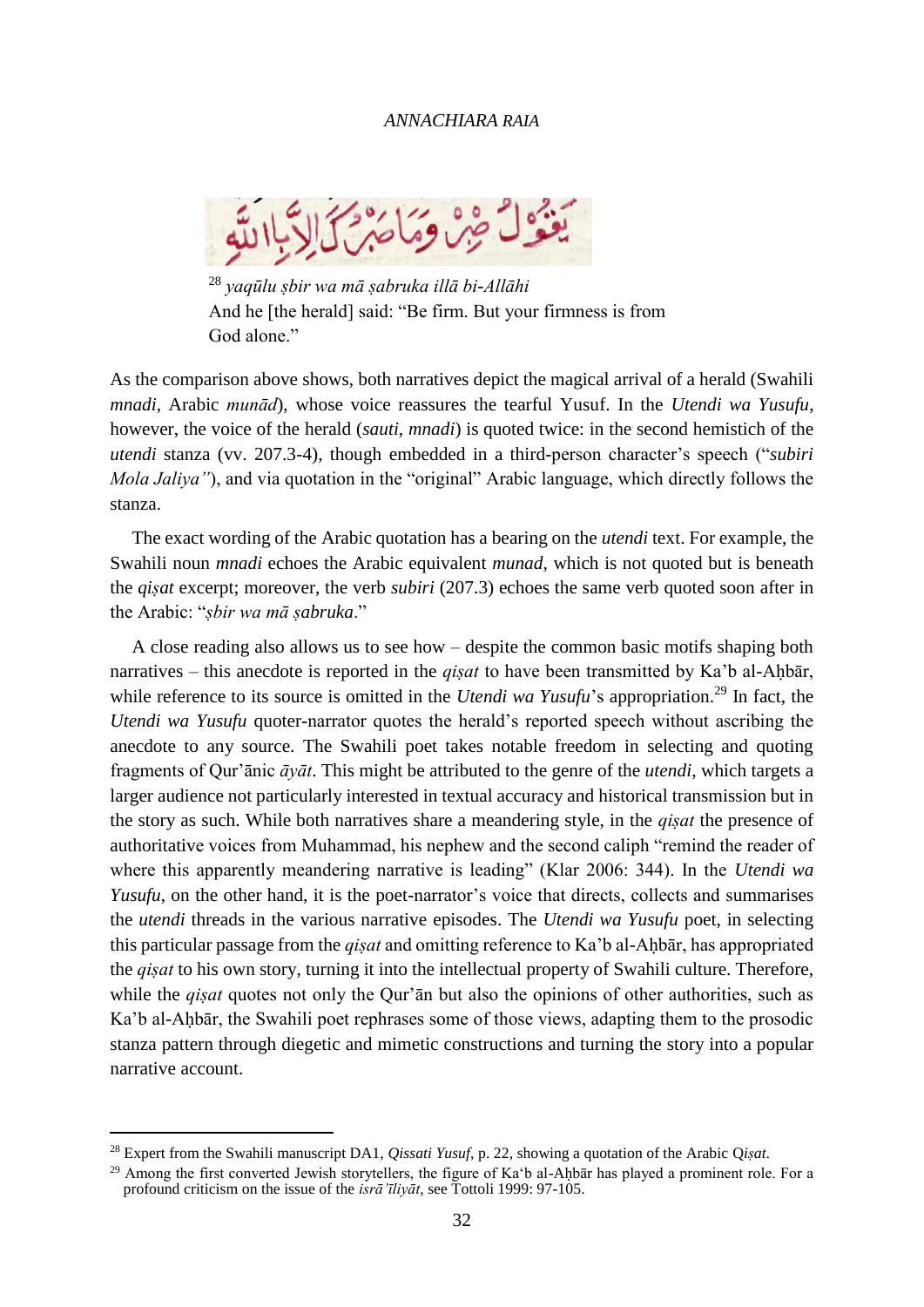### **Isa**

Contrary to Werner's early suppositions, which ascribe Kijuma's *Kisa cha Sayyidina Isa* to apocryphal Gospels and the Old Testament (Egl 1983: 185), the palimpsestuous presence of the *Qiṣaṣ* of Tha'labī also haunts the Swahili *Kisa cha Sayyidina Isa*. The following excerpts depict the episode in which the angel Gabriel (*Jibrili*) appears to Mary, revealing to her that she will give birth to a boy, Jesus.<sup>30</sup>

A comparison of the Swahili and the Arabic version of Isa shows that both stories contain quotations from the Qur'ān. The co-presence of Qur'anic quotations in Arabic within the Swahili *utendi* text gives rise to further considerations in relation to textual relationships and appropriation, which will be commented upon in the analysis following the experts below.

14 *Mariamu papo hini Akenenda kisimani Akipata ukingoni Jiburili katokea* 15 *Jiburili wafahamu Akaya kwa Mariamu Sura za binadamu Ndizo alomtokea* 17 *Jiburili mwenye ina Akaya kana kiyana Kidevuni ndevu hana Mzuri mezotimia* 18 *Na nyee zake nyeusi Mzuri mwema jalisi Alimweta Mkwasi Ma'anaye thakwambia* 19 *Alimweta Latifu Jiburili ma'arufu Zisimwingie yofu Mariamu kakimbia* 20 *Kwamba yeye alishuka Kwa sura za malaika Mariamu bila ya shaka Yofu ingalimwingia*

Precisely at that time, Mary went to the pit. Once she reached its border, Gabriel appeared.

Gabriel, you know, he came to Mary in the guise of a human being; that is how he appeared to her.

Gabriel, the bearer of a name He arrived like a youngling: without a beard on his chin, beautifully wrought.

And his hair was black; a handsome and good companion. The Wealthy had brought him; for which purpose, I will tell you.

The God of gentleness brought Jibril, the well-known, so that no fear would befall Mary and make her run away from him.

If he had appeared with his angel traits, Mary certainly would have been seized with fear.

<sup>30</sup> Dammann 1980: 16-18.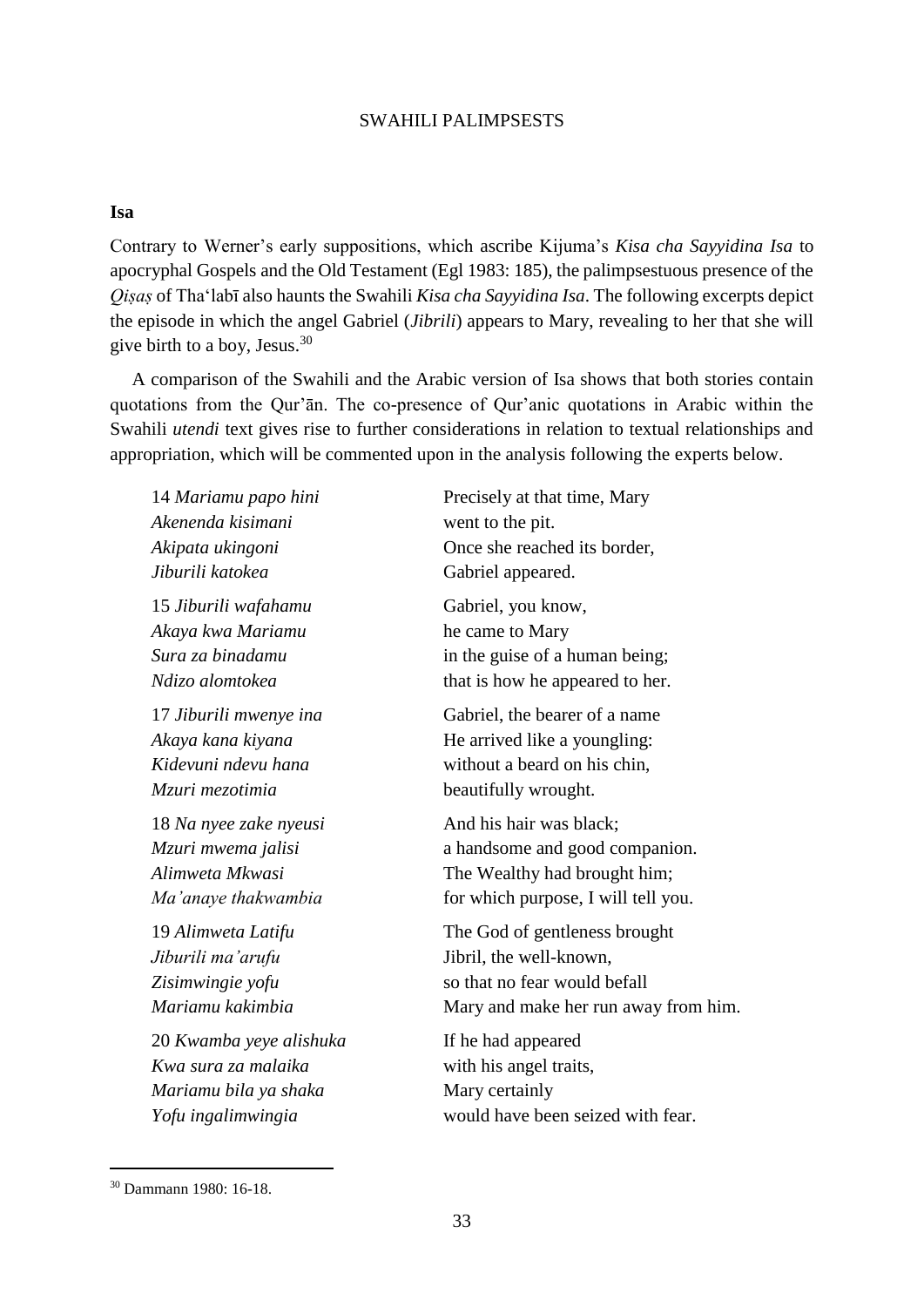| 22 Mariamu akanena   | Mary said:                |
|----------------------|---------------------------|
| Thapatiye kiyana     | "How could I have a boy"  |
| Nami mume kamwe sina | if there is no man at all |
| Hakunidaraa mmoya    | who has ever touched me?" |

Qur. 19:20: *Qālat 'amāyakūnu lī ġūmun walam yamsasnī bašarun walam 'aku baġiyyan*  She said: "How can I have a son when no man has touched me, and I am not sinful?"

| 23 Jiburili kamjibu | Gabriel answered her:                                           |
|---------------------|-----------------------------------------------------------------|
| Mariamu sijawabu    | "Mary, I do not answer:                                         |
| Moliwa hana ajabu   | My Almighty God has no wonder,<br>He is capable of everything." |
| Ayaweza yothe piya  |                                                                 |

Qur. 19:21: *Qāla: kadhaliki (qāla rabbuka ) huwa ʻallaya hayyinun* He said, "Thus will it be. Your Lord said, 'It is easy for Me.'"

| 24 Jiburili aushike                    | Gabriel took                      |
|----------------------------------------|-----------------------------------|
| Mkono wa khandu yakwe                  | the sleeve of her garment.        |
| Kapuzia mbee zakwe                     | He blew [into it] before her,     |
| Mariamu kaingia                        | and he [Jesus] entered Mary.      |
| Qur. 66:12: Fanfahna fīhi              |                                   |
| So We breathed into her. <sup>31</sup> |                                   |
| 25 Mariamu wa sitawa                   | Mary, the Harmonius <sup>32</sup> |
| Khandu yakwe msafiwa                   | with her purified garment         |
| Alikuwa meivuwa                        | [which] she took off,             |
| Kisa akaivalia                         | then she clad herself again.      |
| 26 Jiburili kwenda zakwe               | Gabriel went;                     |
| Kaivaa khandu yakwe                    | she wore her garment;             |
| Katukuwa mimaba yakwe                  | she conceived the pregnancy:      |
| Isa papo akangia                       | at that moment, Jesus arrived.    |

In the *qiṣat*, the episode of Gabriel's visit to Mary and his blowing into her gown reads as follows. As in the Swahili *Kisa cha Sayyidna Isa* above, the Arabic text also embellishes this episode with quotations (printed in italics) stemming from the Qur'ān:

 $31$  The integral verse from Sura 66, 12 recites it as follows: "And Mary, Imran's daughter, who guarded her virginity, so We breathed into her of Our Spirit, and she confirmed the Words of her Lord and His Books, and became one of the obedient" (Arberry 1986: 595).

<sup>32</sup> In Dammann's translation: "die Ebenmäßige" (Dammann 1980: 18).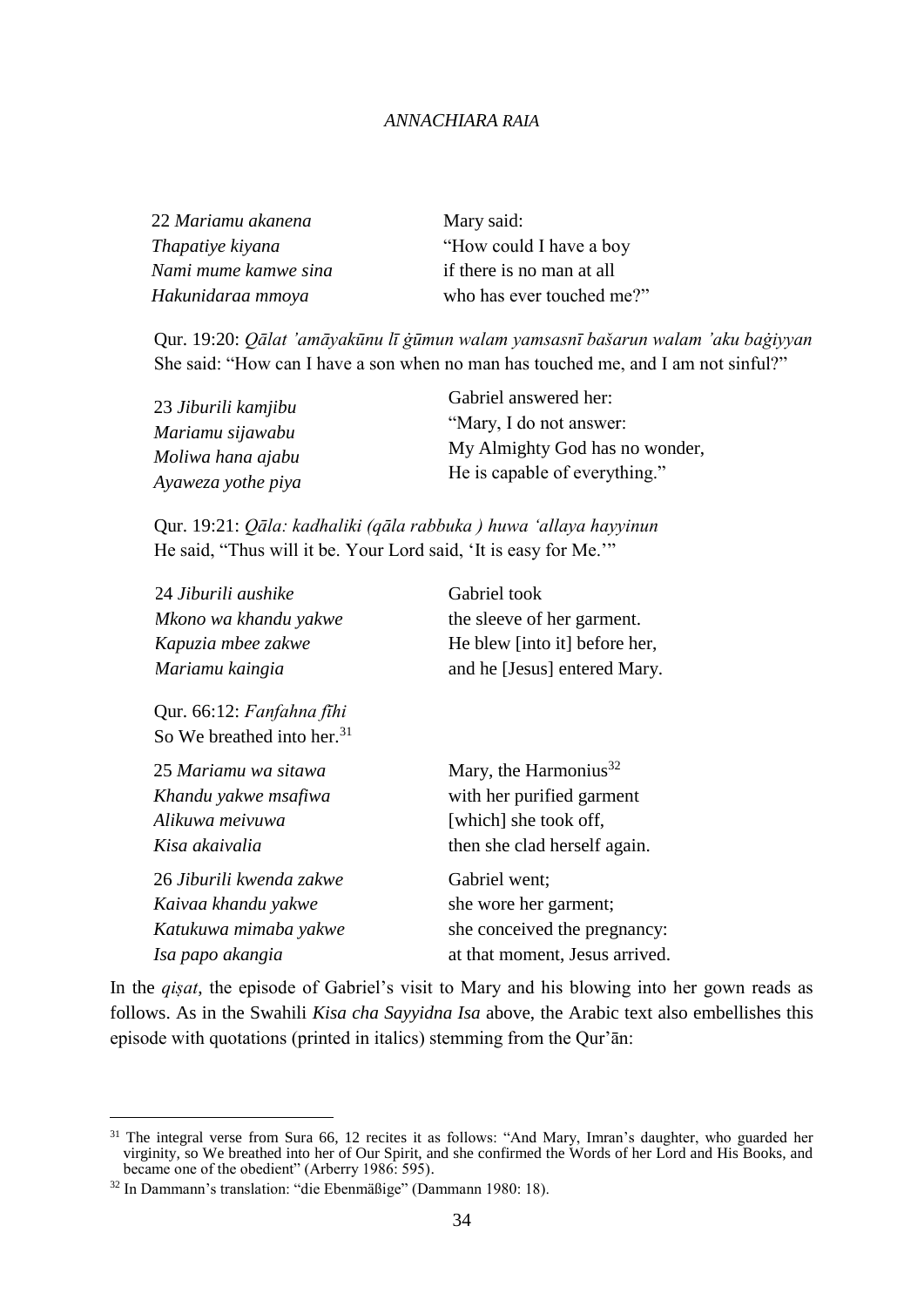So she took up her jar and went alone. She entered the cave, and there she found Gabriel, whom God made appear to her as a shapely human. He said to her, "O Mary, God has sent me to you to give you a pure and righteous boy." She said, "I seek refuge in the Merciful from you, if you fear Him" (19:18)—that is to say, are faithful, obedient.

According to ʻAlī b. Abī Ṭālib, she knew that a God-fearing man was one of mercy and fear, and she thought that Gabriel was a human being. ʻIkrimah said that Gabriel appeared to her in the form of a beardless young man, with a bright face, curly hair and regular features. The learned men say that God sent him in human form only so that Mary might stay and listen to him. If he had descended in his own angelic form, she would have been frightened, scared away, and would not have listened. When Mary had besought God to protect her from him, he said, "I am only a messenger from your Lord [sent] to bestow a good son on you." "How can I have a son," she said, "when no man has touched me, and I am not sinful?" He said, "Thus will it be. Your Lord said, 'It is easy for Me,' [and that 'We shall make him a sign for men and a blessing from Us.']" (19:19-21). When he had said that, she submitted to the decree of God. Then he blew into the pocket of her loose outer garment that she had removed, and when he had left her, she put on this garment and conceived Jesus. She then filled her water-jar and went back to the house of prayer. (Trans. Brinner 2002: 638-639)

What is striking from this comparative reading is above all the close similarity of the plots and the way they unfold: the lack of something that forced Mary to go fetch the water alone, the appearance of the angel Jibril in the form of a human being, the description of his beauty with particular focus on his youth (marked by the lack of beard and his dark hair), the eventual stupor of Mary, Jibril's blowing into the gown that Mary took off, and the conception of Jesus exactly at the moment she put it on again.

The palimpsestuous presence definitely also haunts Swahili stanzas 19 and 20 in particular, in which the poet, through metatextual comments, explains why God made the noble Jibril look like a human being: if he had appeared to Mary as an angel ("*kwa sura za malaika*"), this would have scared her away in fear (19.2, "*Zisimwingie hofu/Mariamu kakimbia*"; 20.2, "*Mariamu bila shaka/hofu ingalimwingia*"). The reason is the same in the Arabic *qiṣat*; however, in the Arabic passage it is overtly ascribed to Ali b. Abi Talib, Ikrimah and "the learned man". In contrast, these sources are not mentioned in the Swahili narrative: it is only the poet-narrator who hermeneutically absorbs, reformulates and strings them together into a unique and new creation, presented by himself to his own audience.

Thirdly, the presence of quotations between the stanzas reveals the multilayered nature of the Swahili narrative. It is indeed in the act of quoting and embedding passages from the holy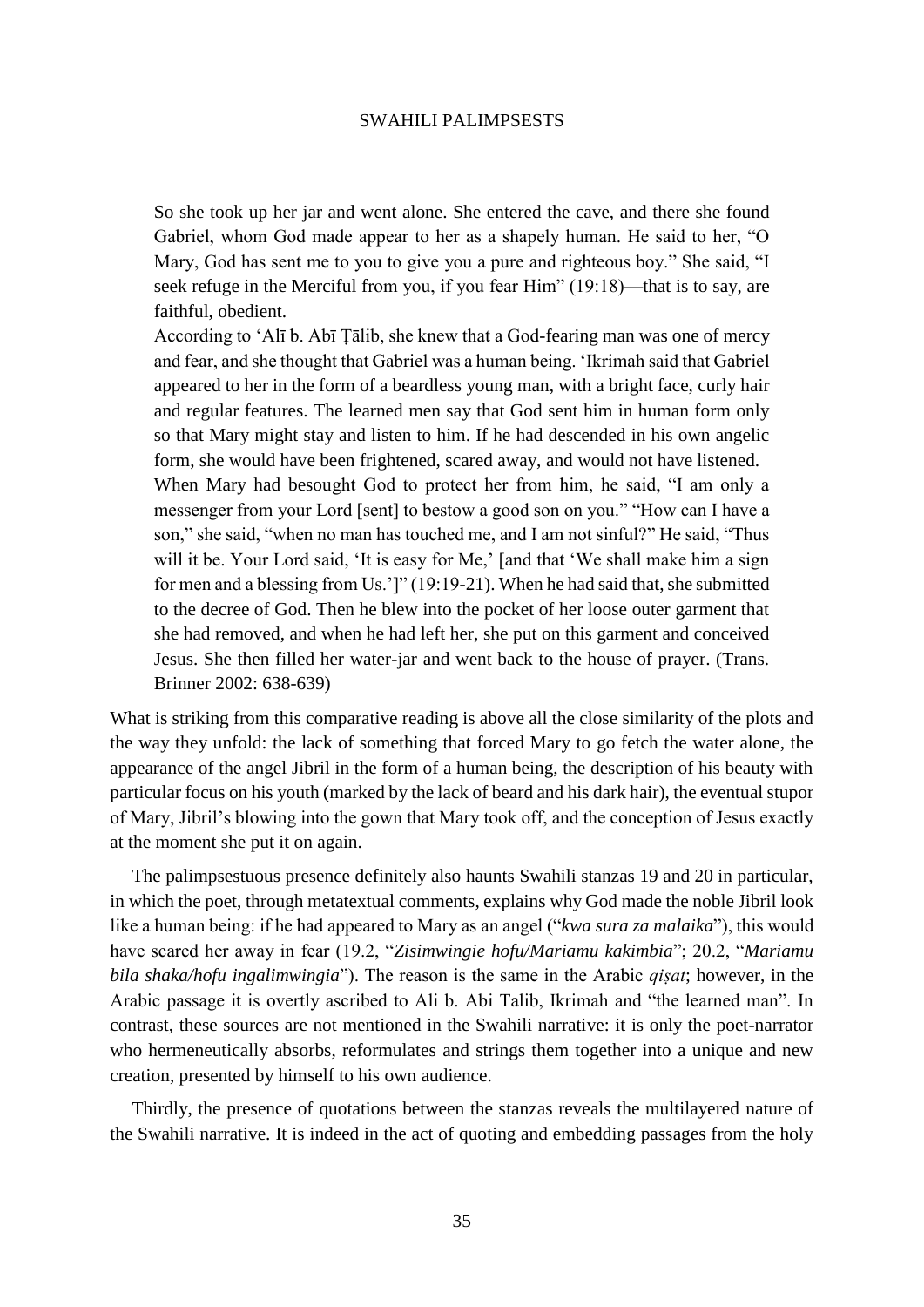Our' $\bar{a}$ <sup>33</sup> that the poet puts his composition into textual relation with another text. Quotation is the most explicit way to put one text in relation to another.<sup>34</sup> The quotations in this narrative passage are Qur'ānic *āyāt* from suras 19:20, 19:21 and 66:12 (see Dammann's notes 1980: 57). Two of these quotations are the same as those also embedded in the *qiṣat*'s Arabic passage, whereas the one from sura 66:12, which occurs in the Swahili version, is missing in the *qiṣat*. Whether the poet had at his disposal a copy of the *qiṣas* from which he drew all the quotations, we cannot know. However, it might be possible that, even without a copy at his disposal, he thought of this practice as he was writing the poem down and applied it to his own text, inevitably with some changes, omissions or additions. How else do we interpret, for instance, the presence of just the initial fragment of the verse 66:12 that is quoted? The poet might have quoted it from memory, but did not know the whole verse and thus might have cited just a fragment of it. Though just a small portion, this partial quotation nevertheless would have allowed the reader to connect the Swahili narrative scene to an event already expressed, or better, revealed in the holy verses of centuries ago.

### **The Qur'ān and the** *Qiṣaṣ* **in Swahili** *tendi***: entangled relations**

 $\overline{a}$ 

As this last excerpt from the *Kisa cha Sayyidina Isa* has shown, Arabic narratives, such as fragments of *sura* from the Qur'ān and the *Qiṣaṣ*, haunt and/or coexist within the *tendi*'s poetic re-writing. What makes the *tendi* and the *Qiṣaṣ* even more entangled is that both quote and refer to the sura in their own stories. Thus, the thrilling question arises as to the kind of relationship the *tendi* have with the Qur'ān: do *tendi* have a direct relationship with it or only via the *Qiṣaṣ*'s mediation? Does the Swahili poet refer directly to the Qur'ān or copy the *Qiṣaṣ*'s style of quoting Qur'ānic verses and reappropriating them in *tendi*? In the *Utendi wa Yusuf*, for instance, the presence of Qur'ānic verses – exclusively from sura 12 – that are quoted and embroidered with the narrative is of immense significance. Almost all the *āyāt* embedded in the *utendi* are also present in this *Qiṣat*, which indeed contains in its prose an abundant number of Qur'ānic quotations, likewise drawing exclusively from sura 12.<sup>35</sup> This detail confirms that the *āyāt* quoted in the *utendi* seem to have been taken from the *Qiṣat* text (rather than from the Qur'ān). Thus, the very style of integrating quotations can also be considered to have been borrowed from the Arabic narrative.

<sup>33</sup> Furthermore, what makes the *Kisa cha Sayyidna Isa* a very interesting, entangled and palimpsestuous work is that the *Utendi* contains quotations which stem from both the Qur'an and the Bible. As also suggested by other scholars, this would be an interesting point to develop further in the future.

<sup>&</sup>lt;sup>34</sup> As I explain at length in my thesis, "Conceived as the easiest and most intuitive mode of linking one text to another, every quotation is stirred by the instinct of repetition (Compagnon 1979: 50). Repetition in turn implies that 'the formulations being uttered have been uttered before'; what 'pre-exists the immediate context' is thus subsumed into a new one and recontextualised (Barber 2007: 77-78). The moment a formulation or verse is incorporated into a new context, it is then that it becomes a quotation and, in doing so, the quoter reveals it as belonging to or being appropriated into his/her new discourse" (Raia 2017: 119-22).

<sup>&</sup>lt;sup>35</sup> Sura 12, which tells all of Yusuf's story at once in a unified fashion, is indeed the only sura whose verses are quoted in both texts. The *āyāt*'s presence in the two plots is remarkably abundant and consists of 58 embedded quotations in the *utendi* and 95 in the *Qiṣat*. 42 *āyāt* are shared by both narratives.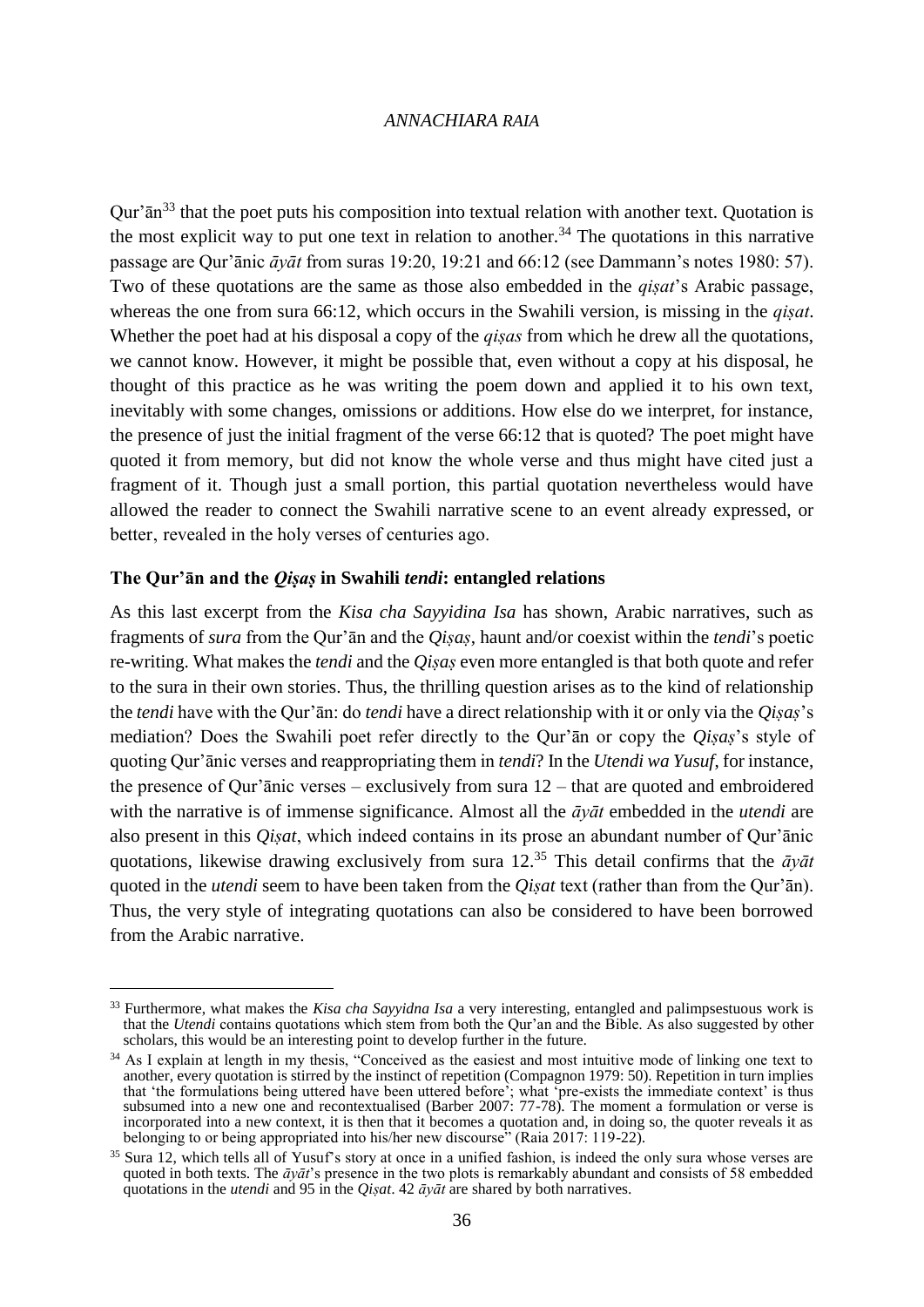To sum it up, the Qur'ān is without a doubt the co-present pillar around which both the *Qiṣaṣ* and *tendi* knit their own stories; the *tendi* have taken a considerable amount of narrative material from the *Qiṣaṣ* and adapted it to a new mimetic tone and prosodic pattern. While the *Qiṣaṣ* supply what the Qur'ān only hints at by constantly referring to and accumulating accounts and viewpoints ascribed to long chains of witnesses (the chain of authority called *isnād*) and prominent figures like Muhammad, his nephew and many others, *tendi* about the prophets appropriate the *Qiṣaṣ*' narratives without reference to the sources, putting them into a new creative discourse and bringing the characters themselves, rather than the authorities' names, to the forefront of the work. The *utendi* poet has assigned to the Qur'anic verses a new sequence and different functions.<sup>36</sup>

#### **Conclusion**

 $\overline{\phantom{a}}$ 

It seems that, despite the great temporal and spatial distances between the *Qiṣaṣ* and the *utendi*, the Swahili poets-adapter have committed themselves to interpreting, absorbing and relating stories about the prophets from the Arabian peninsula and beyond.<sup>37</sup> These are, in the words of Deleuze and Guattari, "small worlds which connect laterally through bonds of Aporetic community" (quoted in Apter 2006: 245).

Prophets, such as those analysed in this paper, (Ayubu/Job, Isa/Jesus, Yusuf/Joseph) lend themselves well to a moral agenda since, after all, "prophets are the people who are most afflicted because of all the torments they have had to undergo living 'among the unbelievers'" (Schimmel quoted after Renard 1994: x). At the same time, their life stories are either not mentioned in the Qur'ān at all or appear only in rather condensed form. It is this "gap", on the one hand, and the appeal of the figures of the prophets and the depth of tragedy in their lives, on the other hand, that invite *tafsiri* through appropriation and reformulation.<sup>38</sup>

The new translated original works in Swahili speak of fragments or "haunted" translations of previous Muslim narratives that also contain a reformulation. While Tha'labī for the *Qiṣaṣ* is a reliable commentator and reporter of sources, the alleged poet of *Kisa cha Sayyidna Isa* and *Yusuf*, Muhamadi Kijuma, instead shows in his compositions an extreme freedom in playing with his sources, variously hiding them, overtly declaring them or letting his first-person voice as an observer emerge. The *Qiṣaṣ* of Tha'labī are built on a different style of attestation, and the author hardly appears at all in the narration, which abounds in third-person accounts. Muhamadi Kijuma truly edited his work, while Tha'labī commented.

<sup>&</sup>lt;sup>36</sup> On the presence and functions of Qur'ānic quotations in tendi compositions see: Raia, forthcoming.

 $37$  This was shown by Ahmad b. Hanbal, according to whom the Prophet of Islam said: "Transmit on my authority, be it even one verse (from the Qur'ān), narrate (traditions) concerning the Children of Israel and there is nothing objectable" (Brinner 2002: xiii).

<sup>38</sup> In the *Inkishafi*, – written after 1749, when the sultanate of Pate had fallen – the noble sharifu of Pate and poet Ahmed Nassir (1720/1820) rouses his people through images of their ruined city compared to its previous glory. In contrast, Kijuma explores the widely known figure of Yusuf and, so that his audience can taste Yusuf's final glory, slowly delves into various episodes that let the audience experience his tribulations and inner conflicts.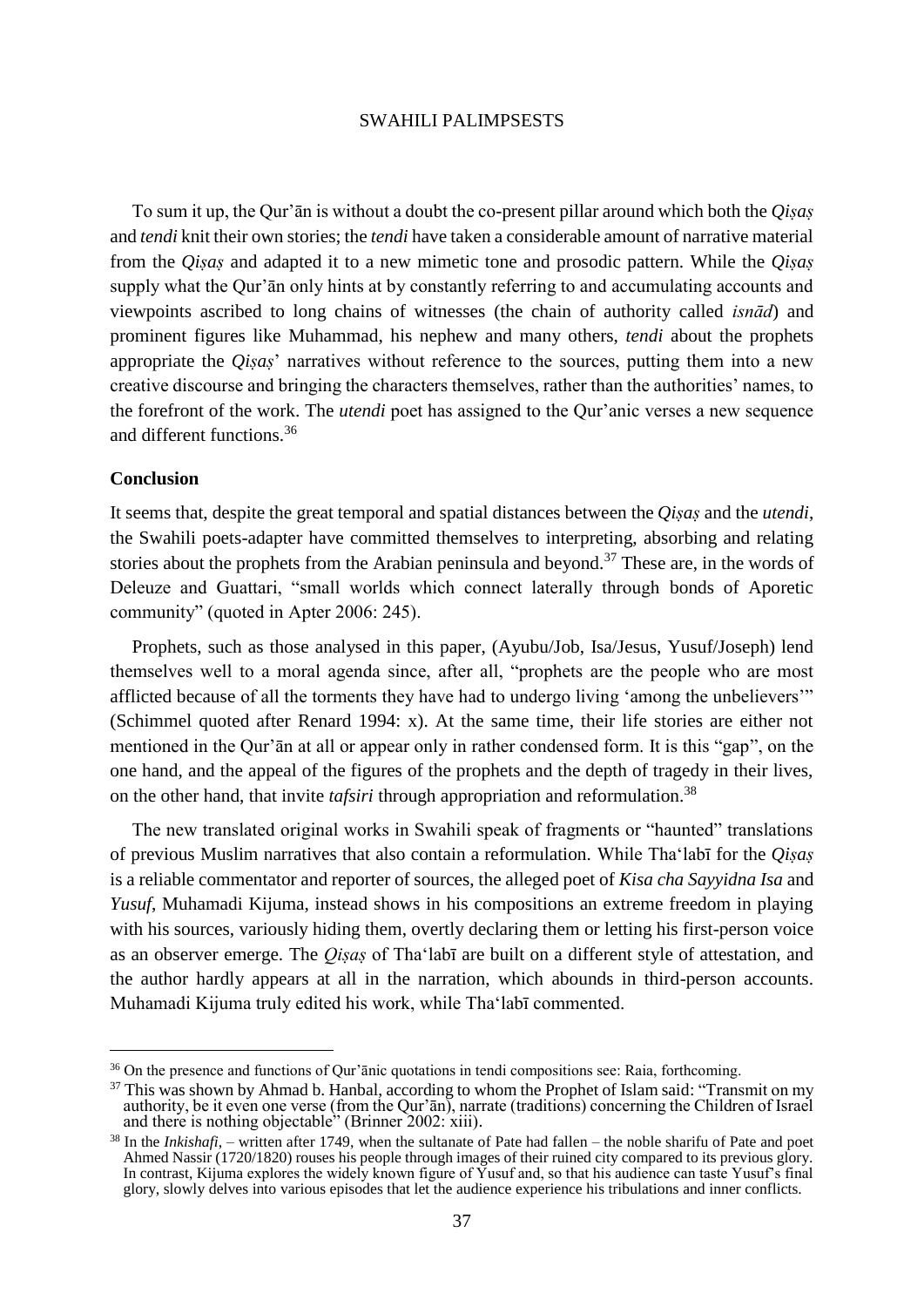Through *tafsiri* the links that the Swahili poet of *tendi* on *manabii* establishes with the Arabic originals of the Qur'ān and the *Qiṣaṣ*, whether or not they are overtly mentioned in the opening stanzas, forge a connection, or in Krings's words a "relational thing" (2015: 15), between the well-known Arabic "original" and the new Swahili "original copy". At the beginning of this article I used the term poet-adapter. It has become clear that working with the palimpsest expands the role of the poet. For instance, through quotations from, for instance, the *Qiṣaṣ* or Qur'ān, the poet-adapter has embedded segments of discourse belonging to a previous text into a new one. In so doing, the poet-quoter not only evokes the existence of the two texts but also reveals that utterance as belonging to or being appropriated into the new discourse. Additionally, the amplification of motifs such as tears (*matozi*) and loud crying (*akalia kwa siaha*) that describe Ayubu when Iblis falsely told him of his children's death (stz. 91-92, 98) shows the poet-narrator's commitment to go beyond a literal translation and to make that story more palpable to his East African audience. Lastly and to conclude, the adherence to words like the noun *mnadi* in the *Utendi wa Yusuf,* which echoes the Arabic *munād* in the parallel excerpt from the *Qiṣaṣ*, and the free rearrangement of the sources through which the Swahili poet-editor omits parts of the Arabic discourse while newly embroidering other narrative scenes, all speak of a co-presence of Muslim stories beneath Swahili *tendi* compositions.

### **References**

- Abel, Martin. 1938. *Die arabische Vorlage des Suaheli-Epos Chuo Cha Herkal*. Textkrit. Ed. u. Übers. Ein Beitr. zur Kenntnis d. legendären Maġāzi-Literatur. ZfES, Supplement 18. Berlin: Reimer.
- Apter, Emily. 2006. *The Translation Zone. A New Comparative Literature.* Princeton, NJ: Princeton University Press.
- Arberry, Arthur J. 1986. *The Koran Interpreted.* Oxford: Oxford University Press.
- Bal, Mieke. 2009. *Narratology: Introduction to the Theory of Narrative.* Toronto, Buffalo & London: University of Toronto Press.
- Bang, Ann. 2014. *Islamic Sufi Networks in the Western Indian Ocean (c. 1880–1940): Ripples of Reform.* Leiden: Brill.
- Barber, Karin. 2007. *The Anthropology of Texts, Persons and Publics: Oral and Written Culture in Africa and Beyond*. Cambridge: Cambridge University Press.
- Becker, Carl H. 1932[1911]. Materialien zur Kenntnis des Islam in Deutsch-Ostafrika. *Islamstudien. Vom Werden und Wesen der islamischen Welt*, ed. by Carl H. Becker. Leipzig: Quelle & Meyer. Pp. 63-115.
- Brinner, William M. 2002. *ʿArāʾis al-majālis fī qiṣaṣ al-anbiyā or Lives of the Prophets.* Leiden & Boston: Brill.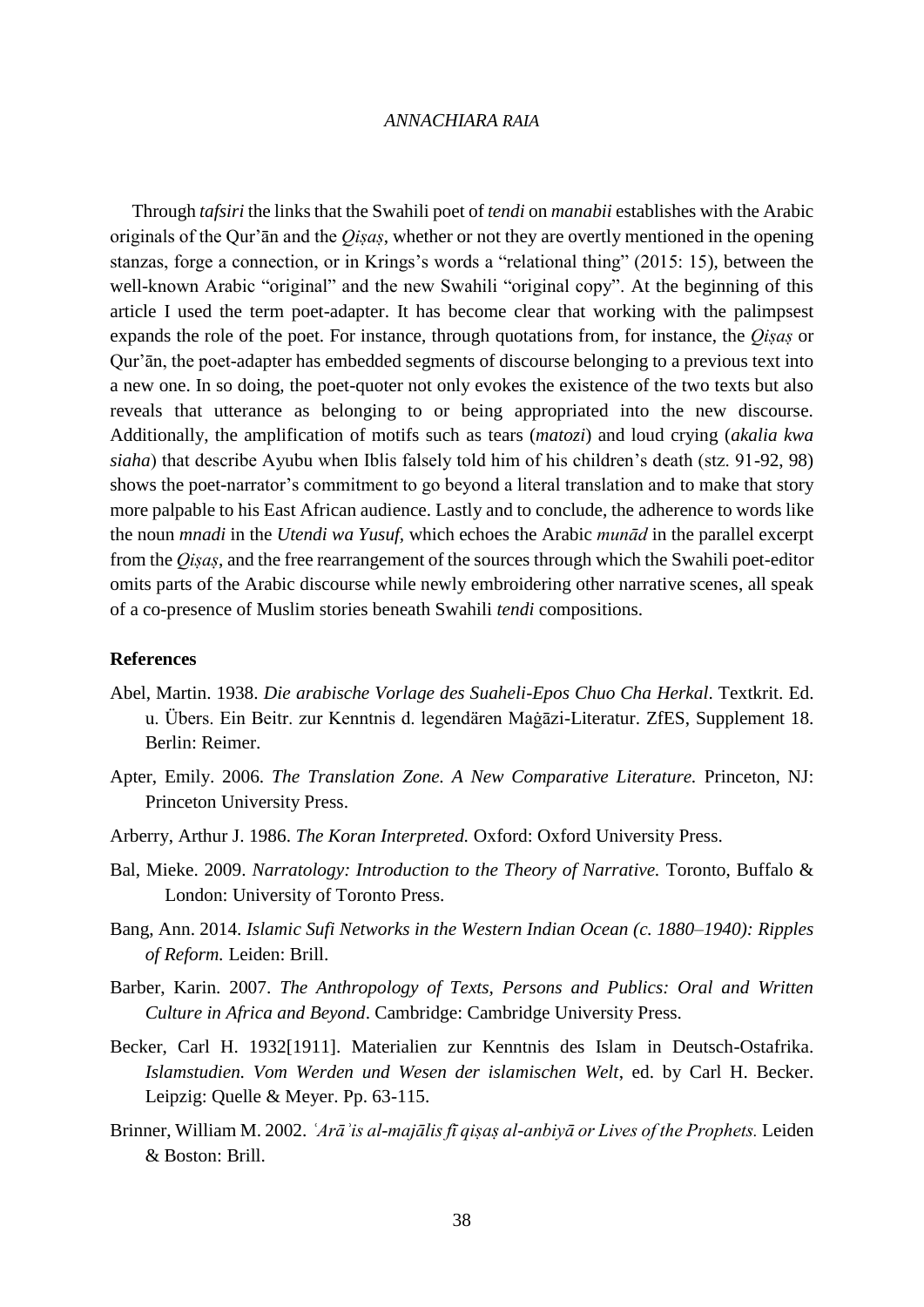- Compagnon, Antoine. 1979. *La seconde main ou le travail de la citation.* Paris: Seuil.
- Dammann, Ernst. 1980. *Eine Suaheli Dichtung des Sheiks Muhamed Bin Abubekr bin Omar Kidjumwa Masihi über Jesus.* München: Wilhelm Finkl Verlag.
- Dammann, Ernst. 1957. Richter und Räuber. Eine Dichtung in der Lamu-Mundart des Suaheli. *MIO*, 5: 432-489.
- Egl, Abou. 1983. *The Life and Works of Muhamadi Kijuma*. PhD, SOAS London microfilm.
- Geider, Thomas. 2004. Alfu Lela Ulela: The Thousand and One Nights in Swahili-speaking East Africa. *Fabula* 45: 246-260.
- Genette, Gérard.1992. *The Architext: An Introduction.* Berkeley: University of California Press.
- Genette, Gérard. 1982. *Palimpsestes: La littérature au second degré.* Paris: Seuil.
- Horton, Mark 1987. The Swahili Corridor. *Scientific American* 257,3: 86-93.
- Hutcheon, Linda. 2006. *A Theory of Adaptation.* New York & London: Routledge.
- Klar, Marianna. 2009. Stories of the Prophets. *The Blackwell Companion to the Qur'an*, ed. by Andrew Rippin. Oxford: Wiley-Blackwell. Pp. 338-349.
- Klar, Marianna. 2006. *Interpreting al-Tha'labi's Tales of the Prophets: Temptation, Responsibility and Loss.* London: Routledge.
- Knappert, Jan. 1999. *A Survey of Swahili Islamic Epic Sagas.* Lewiston & New York: Mellen.
- Knappert, Jan. 1975. The Qiṣaṣu'l-Anbiyāʾi as Moralistic Stories. *Proceedings of the Seminar for Arabian Studies*, Vol. 6, Proceedings of the Ninth Seminar for Arabian Studies held at The School of Oriental & African Studies and the Institute of Archaeology, London on 7th-9th July, 1975 (1976). London: Archaeopress. Pp. 103-116.
- Krings, Matthias. 2015. *African Appropriations. Cultural Difference, Mimesis, and Media.*  Bloomington & Indianapolis: Indiana University Press.
- Nagel, Tilman. 1967. Die Qiṣaṣ alAnbiyā': Ein Beitrag zur Arabischen Literaturgeschichte. PhD, Bonn: Rheinische Friedrich-Wilhelms Universität.
- Paret, Rudi. 1930. *Die legendäre Maghāzi-Literatur: Arabische Dichtungen über die muslimischen Kriegszüge zu Mohammeds Zeit.* Tübingen: Mohr.
- Paret, Rudi. 1926-1927. Die arabische Quelle der Suaheli-Dichtung 'Chuo cha Herkal' (Das Buch von Herkal). *ZfES*, XXVII: 241-249.
- Pasquali, Giorgio. 1920. *Orazio lirico.* Florence: Le Monnier.
- Pollock, Sheldon. 2009. Future Philology? The Fate of a Soft Science in a Hard World. *Critical Inquiry* 35,4: 931-961.
- Pouwels, Randall. 1992. Swahili Literature and History in the Post-structuralist Era. *The*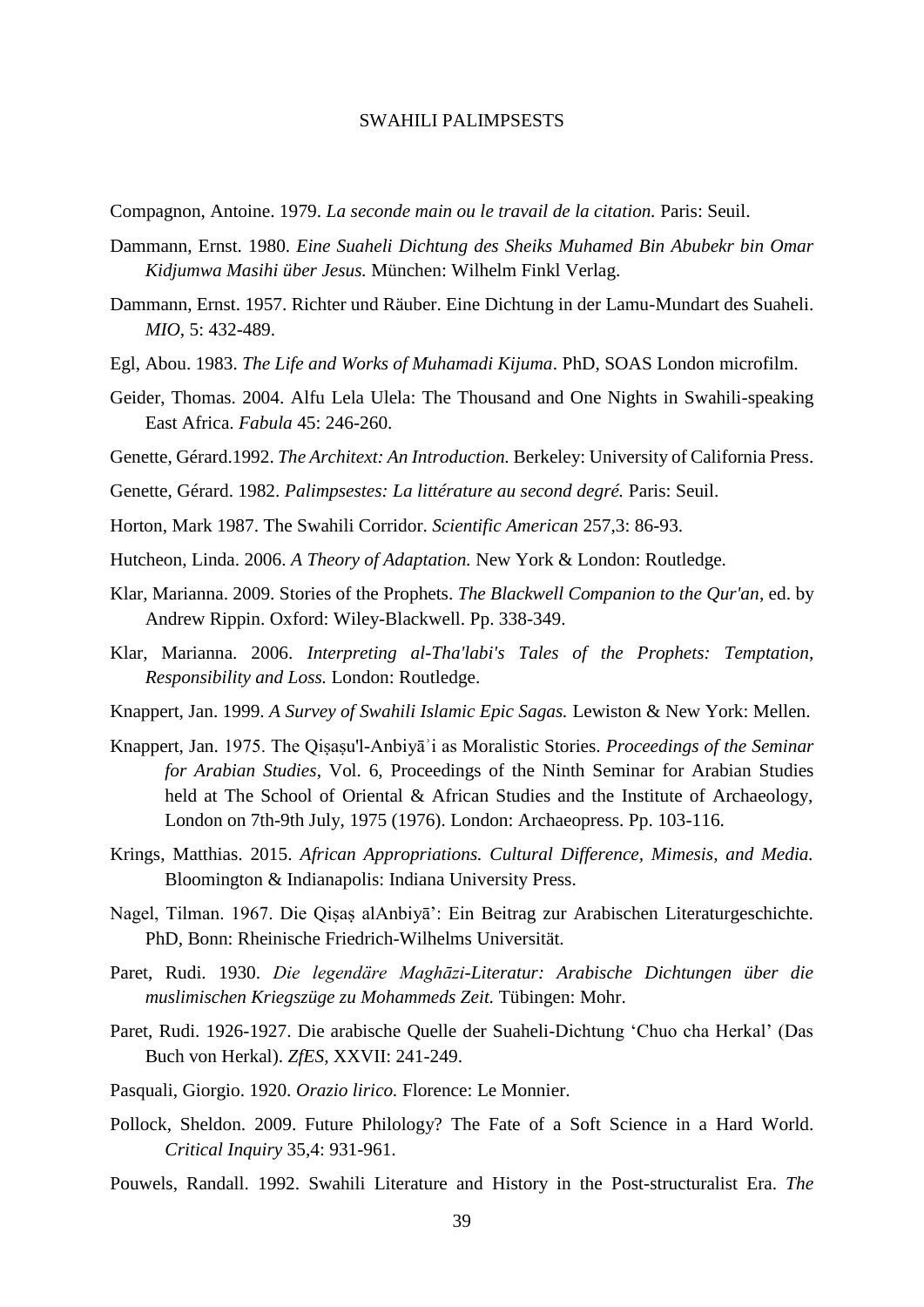*International Journal of African Historical Studies* 25,2: 261-283.

- Raia, Annachiara. 2017. *The Utendi wa Yusufu. A Critical Edition of the Swahili Poem of Yusuf and a Study of its Adaptation at the Swahili Coast.* PhD, University of Naples "L'Orientale" and University of Bayreuth.
- Raia, Annachiara. Forthcoming. Āya na Ubeti. Qur'ānic Quotations in Muhamadi Kijuma's Swahili *Utendi* Manuscripts: Citation Aspects and the Authorial Intervention. *Textual and Material Craftsmanship: What Does Copying a Manuscript Mean,* ed. by Antonella Brita, Giovanni Ciotti, Florinda De Simini & Amneris Roselli. Naples, Department of Asian, African and Mediterranean Studies,Naples: Series Minor.
- Renard, John. 1994. *All the King's Falcons: Rumi on Prophets and Revelation.* (Foreword by A. Schimmel). New York: State University of New York Press.
- Ricci, Ronit. 2011. *Islam Translated: Literature, Conversion, and the Arabic Cosmopolis of South and Southeast Asia.* Chicago & London: University of Chicago Press.
- Shariff, Ibrahim, Noor. 1991. Islam and Secularity in Swahili Literature: An Overview. *Faces of Islam in African literature*, ed. by Kenneth W. Harrow. New Hampshire: Heinemann. Pp. 37-57.
- Talento, Serena. 2013. Of Presences/Absences, Identity and Power: The Ideological Role of Translation into Swahili During Late Pre-colonial and Early Colonial Times. *Swahili-Forum* 20: 85-101.
- Taussig, Michael. 1993. *Mimesis and Alterity. A Particular History of the Senses.* New York: Routledge.
- Tottoli, Roberto. 1999. *I profeti biblici nella tradizione islamica.* Brescia: Paideia.
- Vierke, Clarissa. 2017. Poetic Links Across the Ocean: On Poetic 'translation' as Mimetic Practice at the Swahili Coast. *Comparative Studies of South Asia, Africa and the Middle East* 37,2: 321-335.
- Vierke, Clarissa. 2015. From Across the Ocean: Considering Travelling Literary Figurations as Part of Swahili Intellectual History. *Journal of African Cultural Studies* 28,2: 225-240.
- Vierke, Clarissa. 2014. Akhi patia kalamu. Writing Swahili Poetry in Arabic Script. *Arabic Script in Africa: Studies on the Usage of a Writing System, ed. by Michaele Mumin &* Kees Versteegh. Leiden: Brill. Pp. 311-331.